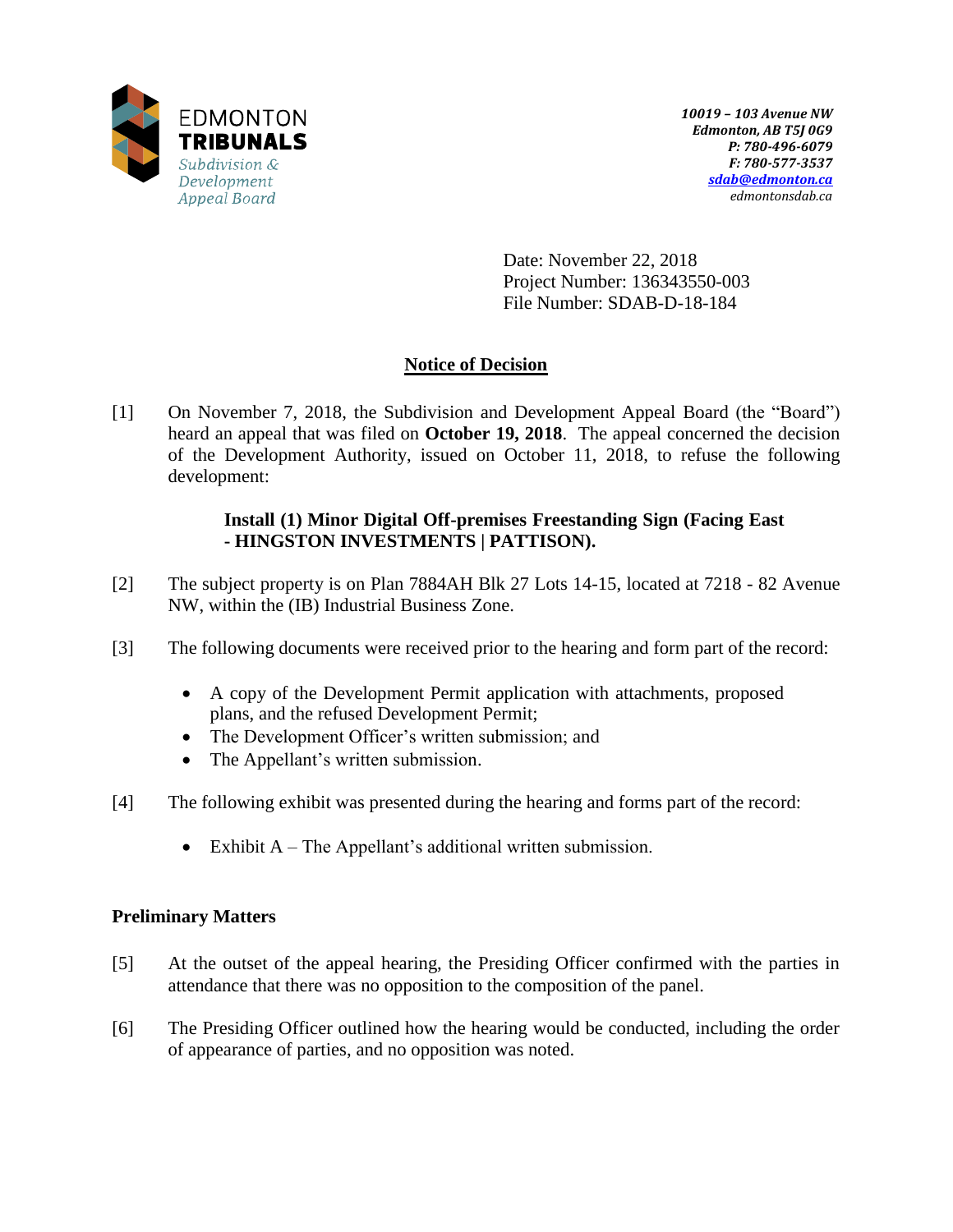[7] The appeal was filed on time, in accordance with section 686 of the *Municipal Government Act*, RSA 2000, c M-26.

### **Summary of Hearing**

- *i) Position of Mr. M. Caney, representing the Appellant, Pattison Outdoor Advertising ("Pattison")*
- [8] Mr. Caney read from his written submission (*Exhibit A*).
- [9] Mr. Caney noted that Pattison has had an off-premises advertising sign on the property since 2002. Prior to that, Hook Advertising had a sign on the property that was built in approximately 1997. The advertising sign was initially a paper billboard, but Pattison successfully received a permit in May 2013 from the Board to convert the structure to a Minor Digital Freestanding Off-premises Sign.
- [10] The permit for the Minor Digital Freestanding Off-premises Sign was due to expire in 2018, so Pattison applied to renew it, and were subsequently turned down by the Development Authority. As per the Development Authority's decision, it was noted that the digital sign did not meet the required setback distance from other freestanding offpremises signs in the area. Instead of 100 metres, the sign only had 68 metres of separation from a Freestanding Off-premises Sign located to the south-west of the site. It is the Development Officer's stance that allowing this variance would create a proliferation of off-premises signs in proximity to a residential area.
- [11] Mr. Caney believed that granting a variance to the separation distance between these two signs will meet the standard that has previously been set on this site, as well as other sites in the area. Additionally, he noted that if the Board were to allow this variance, it would not unduly interfere with the amenities of the neighbourhood nor materially interfere with or affect the use, enjoyment or value of neighbouring parcels of land.
- [12] Regarding the separation distance, Mr. Caney noted that when the digital sign was initially applied for in 2013, the Development Authority refused the application. Mr. Caney explained that Pattison subsequently appealed the decision, and was granted a development permit by the Board. He noted that you can find the Board's written decision from the 2013 appeal under Tab 1. It was noted in that decision that although there was another Off-premises sign located within the required separation distance, the south-western sign faces east, unlike the digital sign in question, which faces west. You can find this under Tab 1, Page 5, Point #3. At that time, the Board did not deem it to be a material issue in the approval of the sign and no further requests regarding this sign were made. These signs continue to face opposite directions, and have not changed siting or angle of view, as per the photos under Tab 2, Pages 1 - 3, which show an overhead view of the site, as well as photos for both east and westbound traffic.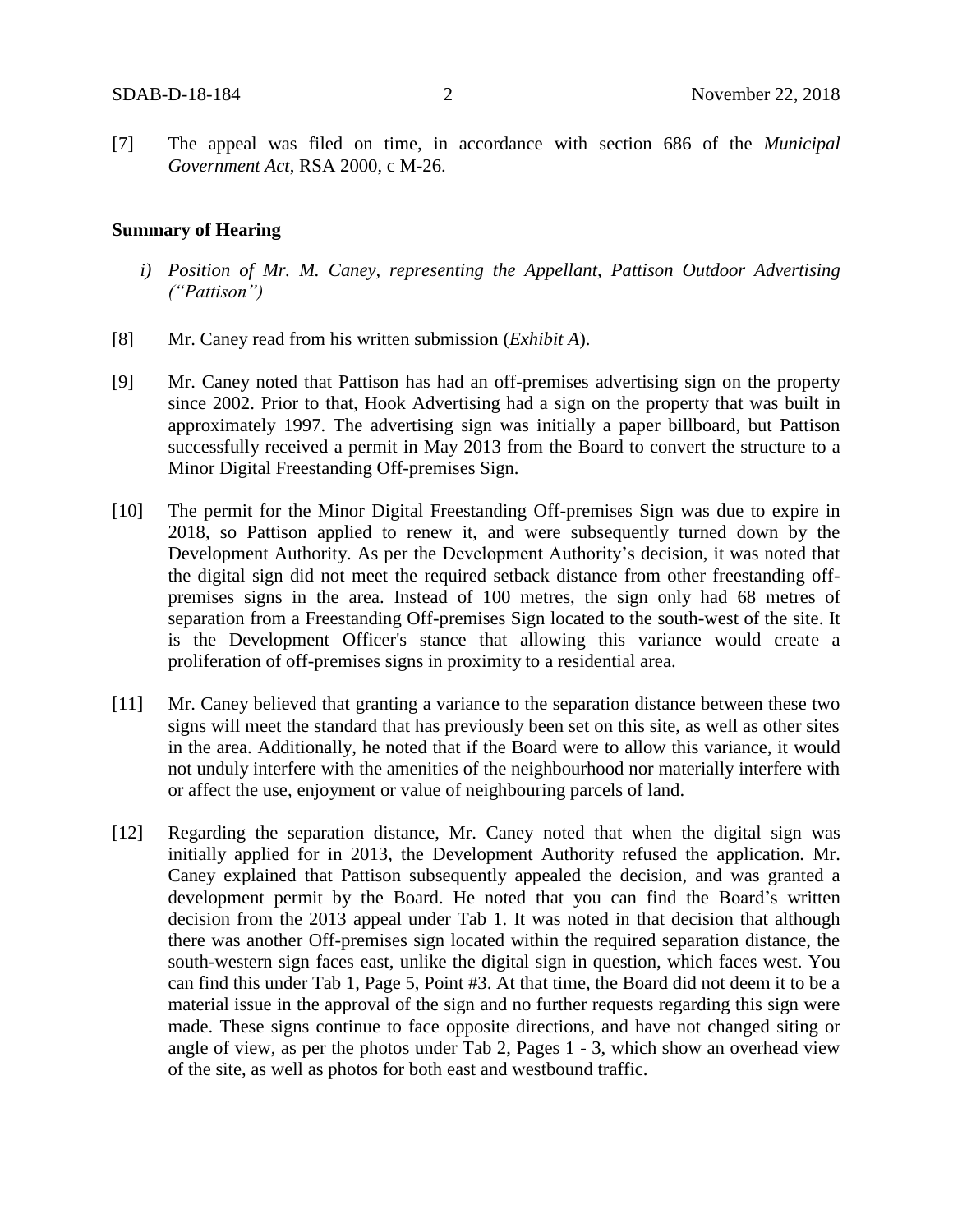- [13] Mr. Caney noted that Pattison is also in control of the south-western sign which is causing the separation distance issue. Pattison has applied for, and successfully received a permit renewal for the Freestanding Off-premises Sign that is located 68 metres south of the digital sign, as noted under Tab 3. After the digital sign was approved in April 2013, Pattison applied to renew the permit for this freestanding off-premises sign in November of 2017. Pattison was granted an approved permit by the City in March 2018. The City granted a variance on the separation distance between these two signs, lessening the required distance of 100 metres to the present distance of 68 metres, as noted under Tab 3, Page 2. As the City has approved this separation distance in one instance, it stands to reason that the same separation distance should be approved for the digital sign. It also demonstrates that there were no further concerns regarding any form of sign proliferation in the area.
- [14] The final concern that Mr. Caney addressed was the impact of these signs on the surrounding area. These two signs have existed in proximity of each other, in one form or another, for roughly 20 years. Over the life span of these signs, and in particular, the life span of the digital sign, no known complaints have been made. This supports the Board's previous written decision in May 2013, where it was stated that "It is the opinion of the Board, that the proposed development would not unduly interfere with the amenities of the neighbourhood nor materially interfere with or affect the use, enjoyment, or value of neighbouring parcels of land" \*TAB 1, PAGE 5, Point #6\*. When the Board initially approved the digital sign, Mr. J. Murphy (the representation at that time) noted that by approving the digital sign, it would decrease proliferation, as the number of sign faces in the area had to be reduced in order to make the sign digital \*TAB 1, Page 3, Point #6\*.
- [15] It is Pattison's opinion that the requirement for the separation distance between the proposed development and the residential area is not in question given the IB Zoning. The closest residential area is across  $82<sup>nd</sup>$  Avenue to the South and also North of the existing sign, and it will continue to be unaffected. The digital sign has also been built and oriented in such a way that the screen does not face any residentially zoned properties, as shown by the photos in Tab 4.
- [16] To summarize, Mr. Caney believed that permitting the sign in the current location, under the existing conditions, will not change or cause any negative impact on the neighbouring properties or residents.
- [17] Mr. Caney provided the following information in response to questions by the Board:
	- a. He has discussed the proposed Sign with the adjacent neighbours.
	- b. He spoke to the property owner who did not have an issue with Pattison renewing the existing Sign.
	- c. There will be no change orientation of the digital sign or the sign across the street.
	- d. The residential area will not be able to see images on the sign.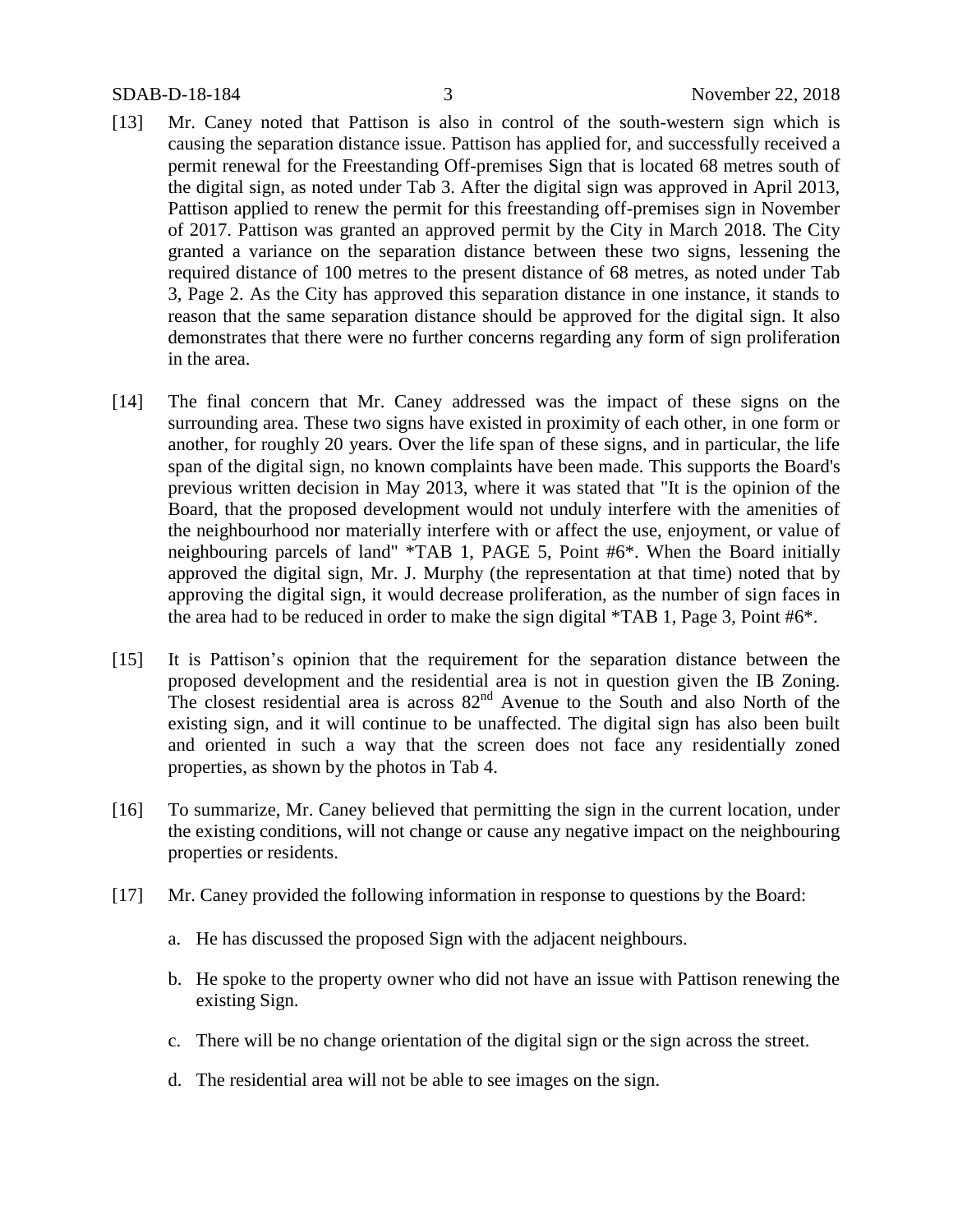- e. He agrees to the suggested conditions by the Development Officer.
- *ii) Position of the Development Officer, Ms. K. Mercier*
- [18] The Development Authority did not appear at the hearing and the Board relied on Ms. Mercier's written submission.

## **Decision**

- [19] The appeal is **ALLOWED** and the decision of the Development Authority is **REVOKED**. The development is **GRANTED** as applied for to the Development Authority, subject to the following **CONDITIONS**:
	- 1. The development permit will expire on November 22, 2023.
	- 2. The proposed Minor Digital Off-premises Sign shall comply in accordance to the approved plans submitted.
	- 3. Ambient light monitors shall automatically adjust the brightness level of the Copy Area based on ambient light conditions. Brightness levels shall not exceed 0.3 footcandles above ambient light conditions when measured from the Sign face at its maximum brightness, between sunset and sunrise, at those times determined by the Sunrise / Sunset calculator from the National Research Council of Canada; (Reference Section  $59.2(5)(a)$ ).
	- 4. Brightness level of the Sign shall not exceed 400 nits when measured from the sign face at its maximum brightness, between sunset and sunrise, at those times determined by the Sunrise/Sunset calculator from the national research Council of Canada; (Reference Section 59.2(5)(b)).
	- 5. Minor Digital Off-premises Signs shall have a Message Duration greater than or equal to 6 seconds. (Reference Section 7.9(8)).
	- 6. All Freestanding Signs, Major Digital Signs, Minor Digital On-premises Signs, Minor Digital Off-premises Signs, and Minor Digital On-premises Off-premises Signs shall be located so that all portions of the Sign and its support structure are completely located within the property and no part of the Sign may project beyond the property lines unless otherwise specified in a Sign Schedule. (Reference Section 59.2(12)).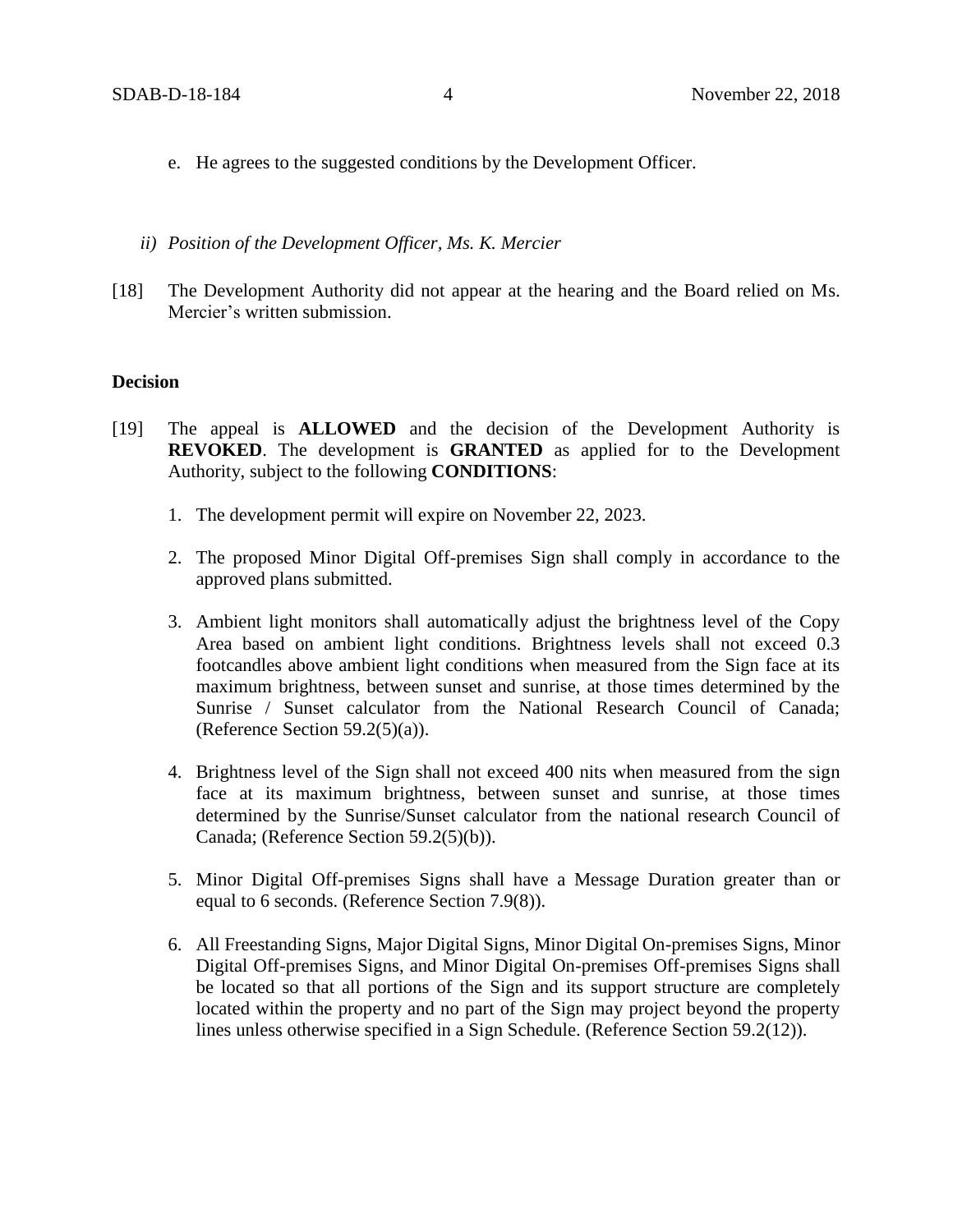- 7. The following conditions, in consultation with the Transportation department (Subdivision Planning), shall apply to the proposed Minor Digital Off-premises Sign, in accordance to Section 59.2.11:
	- a. That, should at any time, City Operations determine that the sign face contributes to safety concerns, the owner/applicant must immediately address the safety concerns identified by removing the sign, de-energizing the sign, changing the message conveyed on the sign, and or address the concern in another manner acceptable to City Operations.
	- b. That the owner/applicant must provide a written statement of the actions taken to mitigate concerns identified by City Operations within 30 days of the notification of the safety concern. Failure to provide corrective action will result in the requirement to immediately remove or de-energize the sign.
	- c. The proposed sign shall be constructed entirely within private property. No portion of the sign shall encroach over/into road right-of-way.

## ADVISEMENT:

- 1. Should the Applicant wish to display video or any form of moving images on the sign, a new Development Application for a major digital sign will be required. At that time, City Operations will require a safety review of the sign prior to responding to the application.
- [20] In granting the development the following variance to the *Edmonton Zoning Bylaw* (the *Bylaw*) is allowed:
	- 1. The minimum required separation distance from Signs with Digital Copy greater than 8.0 square metres as per Schedule 59F.3(6)(e) is varied to allow a distance of 63 metres of separation, thereby decreasing the minimum allowed by 37 metres.

## **Reasons for Decision**

- [21] The proposed development, to install (1) Minor Digital Off-premises Freestanding Sign (Facing East - HINGSTON INVESTMENTS | PATTISON) is a Discretionary Use in the (IB) Industrial Business Zone.
- [22] The Sign requires a variance to the minimum allowable separation distance between signs.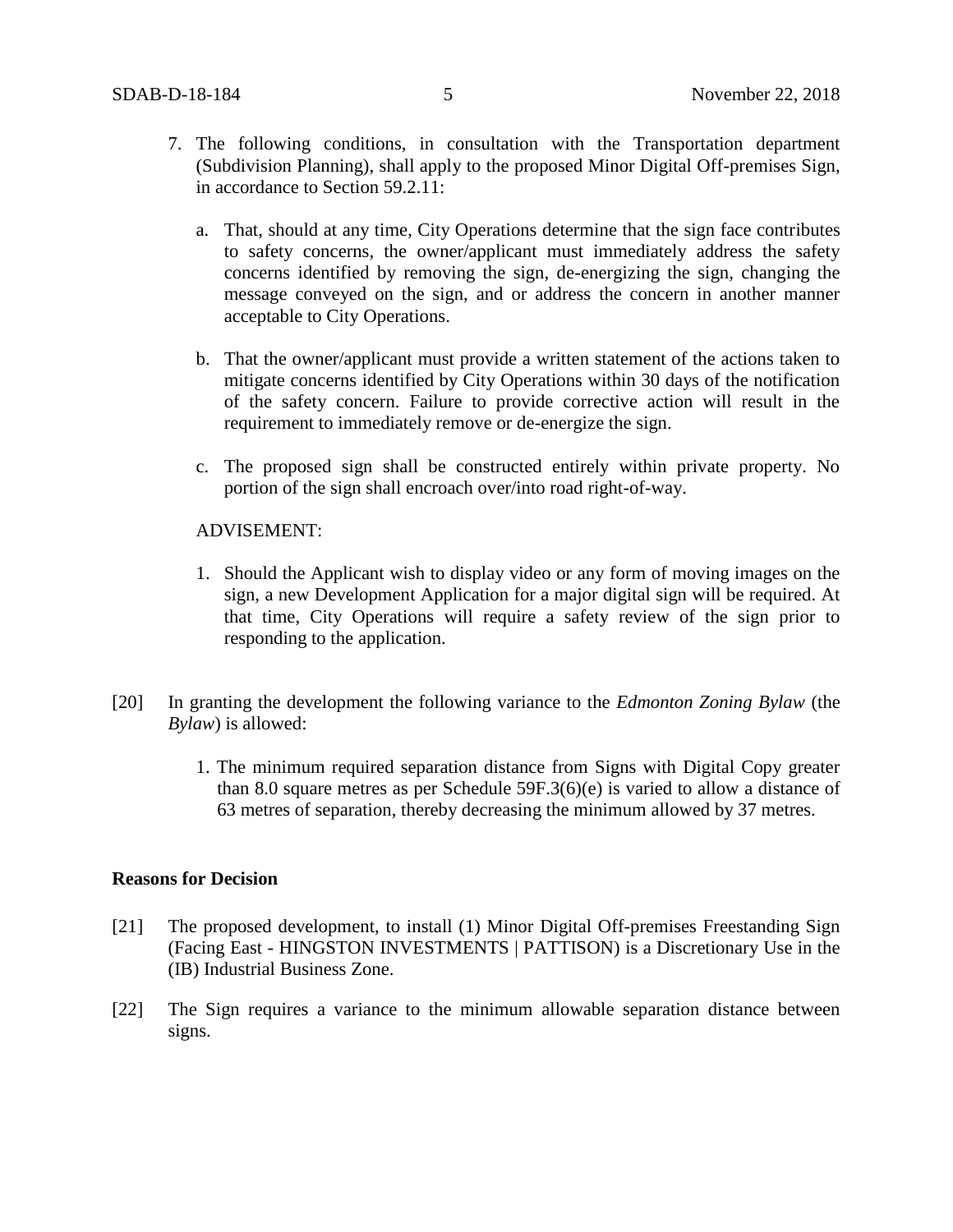- [23] The Development Officer cited Schedule 59F.3(5)(d) of the *Bylaw* in the refusal and denied the application because the Sign is deficient in the proposed separation distance between signs by 37 metres. The Board notes that the correct section is Schedule 59F.3(6)(e).
- [24] The Minor Digital Sign has been in existence for five years with no known complaints over that period.
- [25] The Sign faces East along 82 Avenue where there is a commercial area and does not face the residential area, as noted by the Appellant. There will be no changes made to the existing Sign.
- [26] There is another Off-premises Freestanding Sign located within the required separation distance also owned by the Appellant; however, that Sign faces west, the opposite direction from the Sign that is currently before the Board. The West facing Sign has an approved permit until January 15, 2023.
- [27] The Board notes that a decision was previously issued by the Board regarding the subject Site on June  $7<sup>th</sup>$ , 2013, granting the development by varying the minimum required separation distance between Digital Signs, subject to conditions.
- [28] The Board notes that it is not strictly bound by precedent and must consider each case individually on the merits based on the evidence and presentations presented at the time of the appeal.
- [29] The Board grants the variance for the following reasons.
	- a. The Board determines based on the presentation that the deficiency of 37 metres in the separation distance will not impact the adjacent properties, specifically the residential neighbourhood in proximity to the Sign. This is largely due to the direction (east) that the existing Sign faces as well as the orientation of the sign face.
	- b. Based on the evidence provided, the proposed Sign is characteristic in the (IB) Industrial Business Zone and is in keeping with the industrial neighbourhood.
	- c. In the last five years, no concerns or objections have been made that the Appellant is aware of. A new five year time limit granted to this development will allow any new concerns to be addressed.
	- d. No changes, including siting or sign face orientation, are proposed for the Sign, which has existed on the property for an extended period of time.
	- e. Despite the minimum separation distance not being met between current Signs, each sign faces opposite directions and it is not possible to see both sign faces at once. Also, the Signs are separated by 82 Avenue, a major roadway, which greatly minimizes any appearance of proliferation of Signs in the area.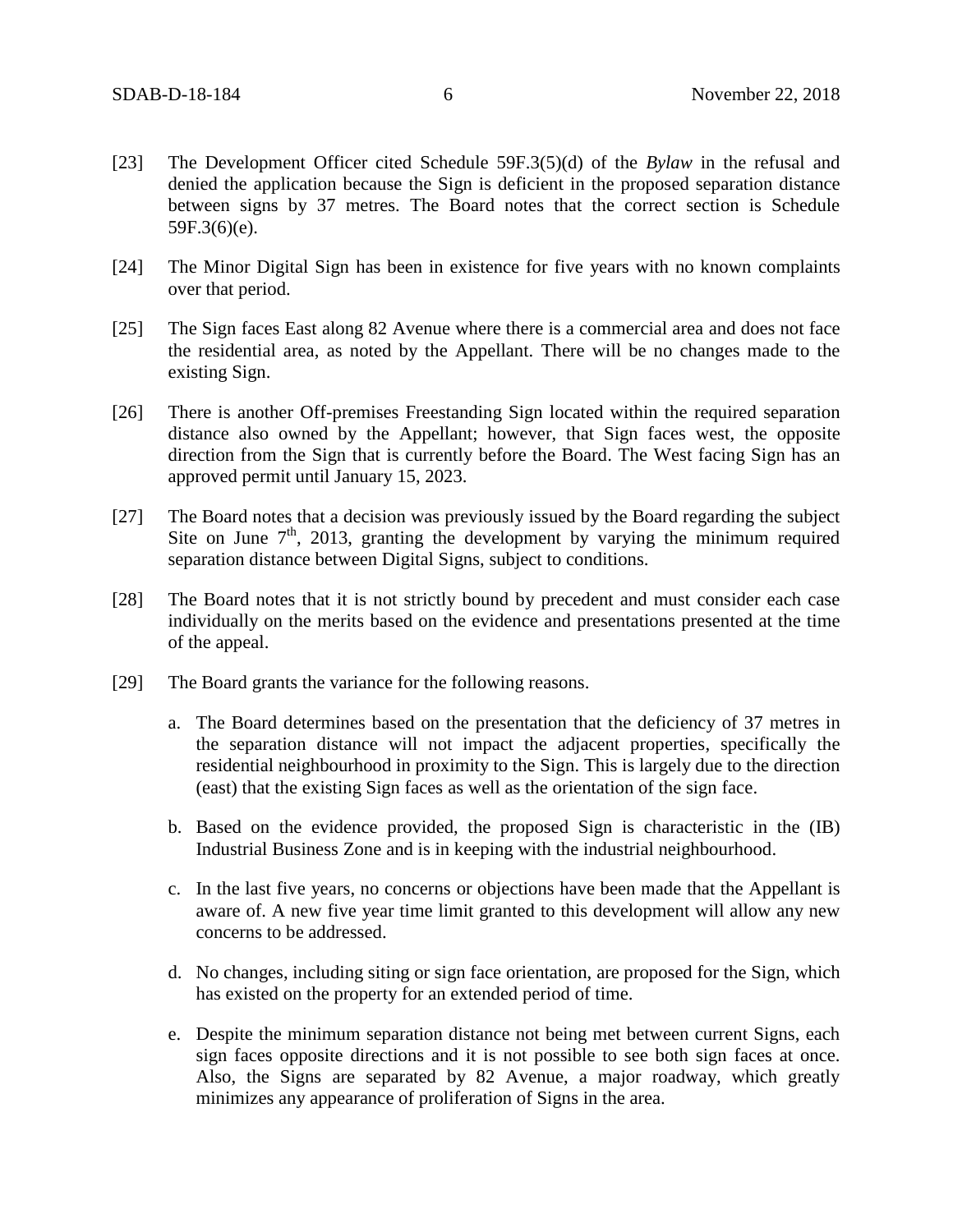- [30] No letters were received in opposition to the proposed development and no one appeared in opposition at the hearing.
- [31] Based on the above, it is the opinion of the Board that the proposed development will not unduly interfere with the amenities of the neighbourhood, nor materially interfere with or affect the use, enjoyment or value of neighbouring parcels of land.

Ms. S. LaPerle, Presiding Officer Subdivision and Development Appeal Board

Board Members in Attendance: Mr. B. Gibson; Mr. A. Bolstad; Mr. L. Pratt; Ms. E. Solez.

CC: City of Edmonton, Development & Zoning Services, Attn: Ms. K. Mercier / Mr. H. Luke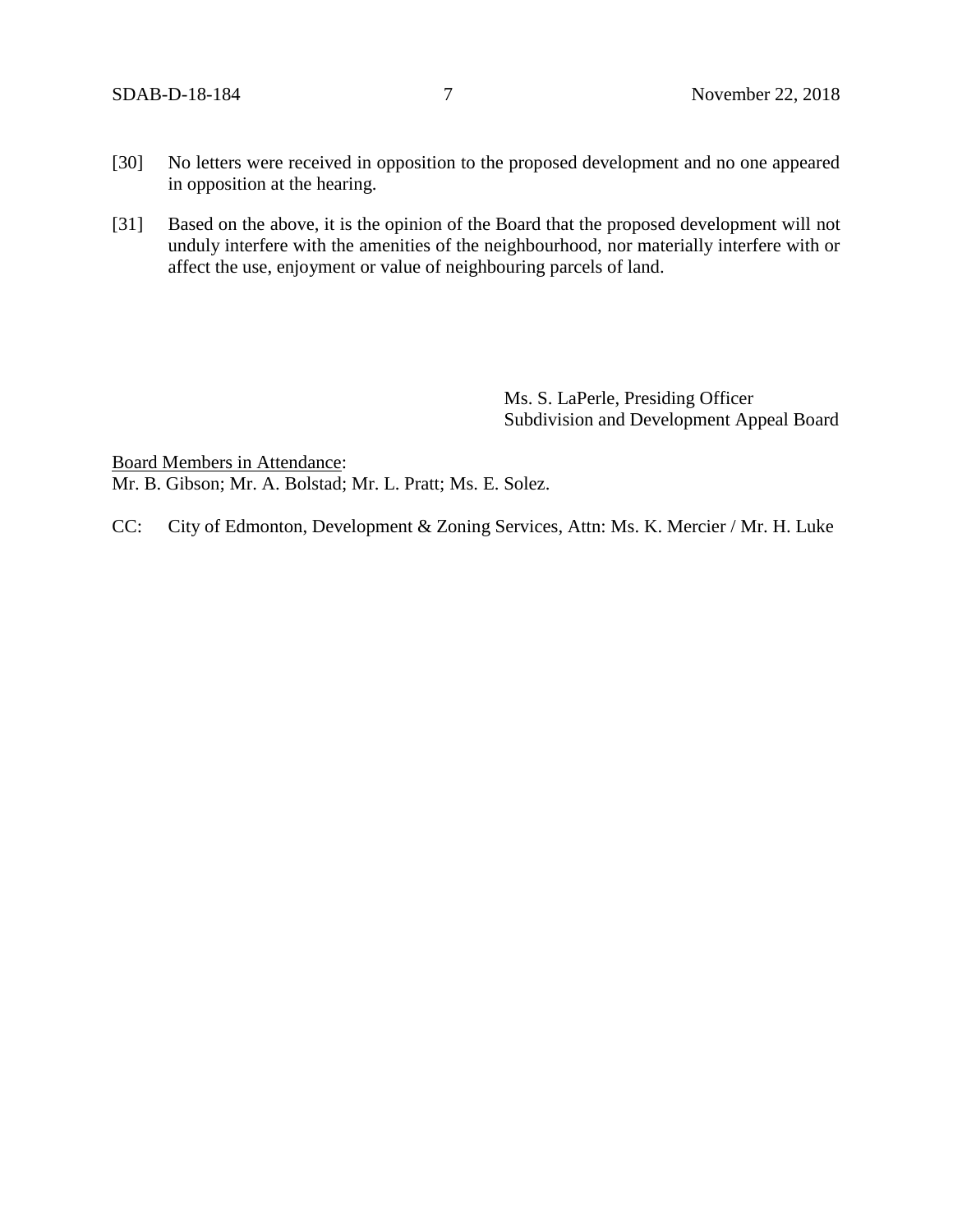# **Important Information for the Applicant/Appellant**

- 1. This is not a Building Permit. A Building Permit must be obtained separately from Development & Zoning Services, located on the 2nd Floor, Edmonton Tower, 10111 – 104 Avenue NW, Edmonton, AB T5J 0J4.
- 2. Obtaining a Development Permit does not relieve you from complying with:
	- a) the requirements of the *Edmonton Zoning Bylaw*, insofar as those requirements have not been relaxed or varied by a decision of the Subdivision and Development Appeal Board,
	- b) the requirements of the *Alberta Safety Codes Act*,
	- c) the *Alberta Regulation 204/207 – Safety Codes Act – Permit Regulation*,
	- d) the requirements of any other appropriate federal, provincial or municipal legislation,
	- e) the conditions of any caveat, covenant, easement or other instrument affecting a building or land.
- 3. When an application for a Development Permit has been approved by the Subdivision and Development Appeal Board, it shall not be valid unless and until any conditions of approval, save those of a continuing nature, have been fulfilled.
- 4. A Development Permit will expire in accordance to the provisions of section 22 of the *Edmonton Zoning Bylaw, Bylaw 12800*, as amended.
- 5. This decision may be appealed to the Alberta Court of Appeal on a question of law or jurisdiction under section 688 of the *Municipal Government Act*, RSA 2000, c M-26. If the Subdivision and Development Appeal Board is served with notice of an application for leave to appeal its decision, such notice shall operate to suspend the Development Permit.
- 6. When a decision on a Development Permit application has been rendered by the Subdivision and Development Appeal Board, the enforcement of that decision is carried out by Development & Zoning Services, located on the 2nd Floor, Edmonton Tower, 10111 – 104 Avenue NW, Edmonton, AB T5J 0J4.

*NOTE: The City of Edmonton does not conduct independent environmental checks of land within the City. If you are concerned about the stability of this property for any purpose, you should conduct your own tests and reviews. The City of Edmonton, when issuing a development permit, makes no representations and offers no warranties as to the suitability of the property for any purpose or as to the presence or absence of any environmental contaminants on the property.*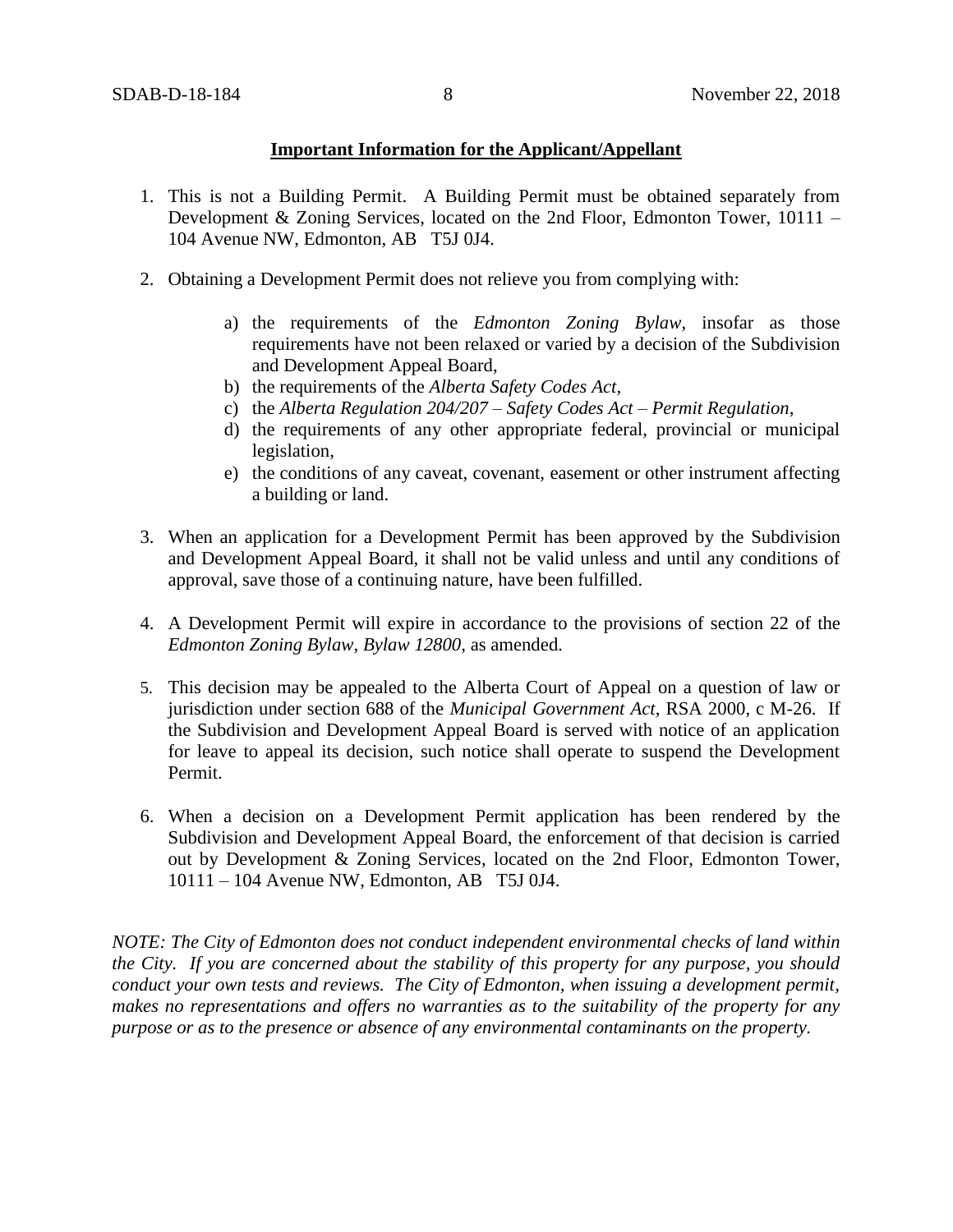

Date: November 22, 2018 Project Number: 292950452-001 File Number: SDAB-D-18-185

# **Notice of Decision**

[1] On November 7, 2018, the Subdivision and Development Appeal Board (the "Board") heard an appeal that was filed on **October 18, 2018**. The appeal concerned the decision of the Development Authority, issued on October 5, 2018, to approve the following development:

> **Operate a Major Home Based Business (Chiropractic services - DR. WILLIAM F. FARRELL CHIROPRACTIC & NEUROREHABILITATION SERVICES), Hours of operation between the hours of 9:30 AM - 6:30 PM from Monday to Friday. Maximum 12 visits per day by appointment only with no overlap, expires on October 5, 2023.**

- [2] The subject property is on Plan 8621495 Blk 107 Lot 15, located at 118 Rhatigan Road East NW, within the (RF1) Single Detached Residential Zone. The Rhatigan Ridge Neighbourhood Structure Plan and Riverbend Area Structure Plan apply to the subject property.
- [3] The following documents were received prior to the hearing and form part of the record:
	- A copy of the Development Permit application with attachments and the approved Development Permit;
	- The Development Officer's written submission;
	- The Appellant's written submissions;
	- The Respondent's written submissions; and
	- Two on-line responses.
- [4] The following exhibits were presented during the hearing and form part of the record:
	- Exhibit  $A Table$  regarding traffic, submitted by the Appellant.
	- Exhibit B Written submission submitted by the Appellant.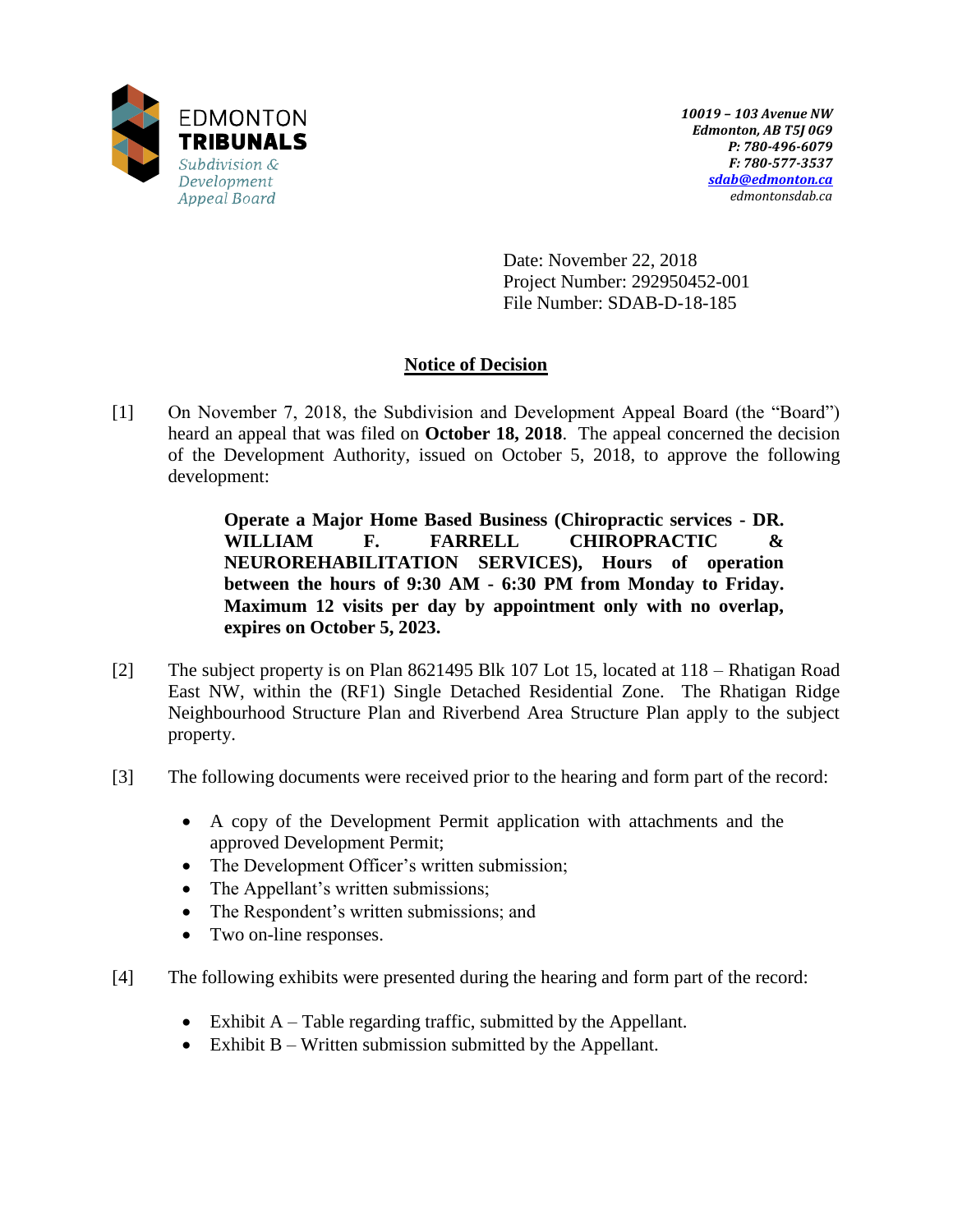## **Preliminary Matters**

- [5] At the outset of the appeal hearing, the Presiding Officer confirmed with the parties in attendance that there was no opposition to the composition of the panel.
- [6] The Presiding Officer outlined how the hearing would be conducted, including the order of appearance of parties, and no opposition was noted.
- [7] The appeal was filed on time, in accordance with section 686 of the *Municipal Government Act*, RSA 2000, c M-26.

## **Summary of Hearing**

- *i) Position of the Appellant, Mr. N. Bayduza*
- [8] Mr. Bayduza read from his written submission (*Exhibit B*).
- [9] He is an advocate for children and their safety. There are several children that live in their cul-de-sac.
- [10] His main concern is that the proposed business will create an increase in traffic that will impact the safety of their children.
- [11] In his opinion, condition No. 3 of the approved permit that states that "the Major Home Based Business shall not generate pedestrian of vehicular traffic, or parking, in excess of that which is characteristic of the Zone in which is located" cannot be met.
- [12] In the Respondent's submission, he states that the cul-de-sac is busy. He disagrees and feels the cul-de-sac is in a quiet neighbourhood.
- [13] He spoke to his neighbours who stated that they do not have an excess of vehicular trips to the cul-de-sac each day. This alone is indicative that the proposed Major Home Based Business will generate traffic in excess of what is characteristic in the RF1 Single Detached Residential Zone.
- [14] He referred to the tables in his written submission outlining how the excess traffic will have an impact in the neighbourhood (*Exhibit A*).
- [15] In his opinion, the business will create an increase in traffic between 17 percent and 54 percent. The mid-point of this increase is 37 percent which is a reasonable estimate of the expected increase in traffic. In his opinion, that is a contravention of condition No. 3.
- [16] In his opinion, the traffic associated with the subject site will have an increase of approximately 15 trips per week and between 45 and 60 trips weekly. That is an increase of 200 percent to 400 percent.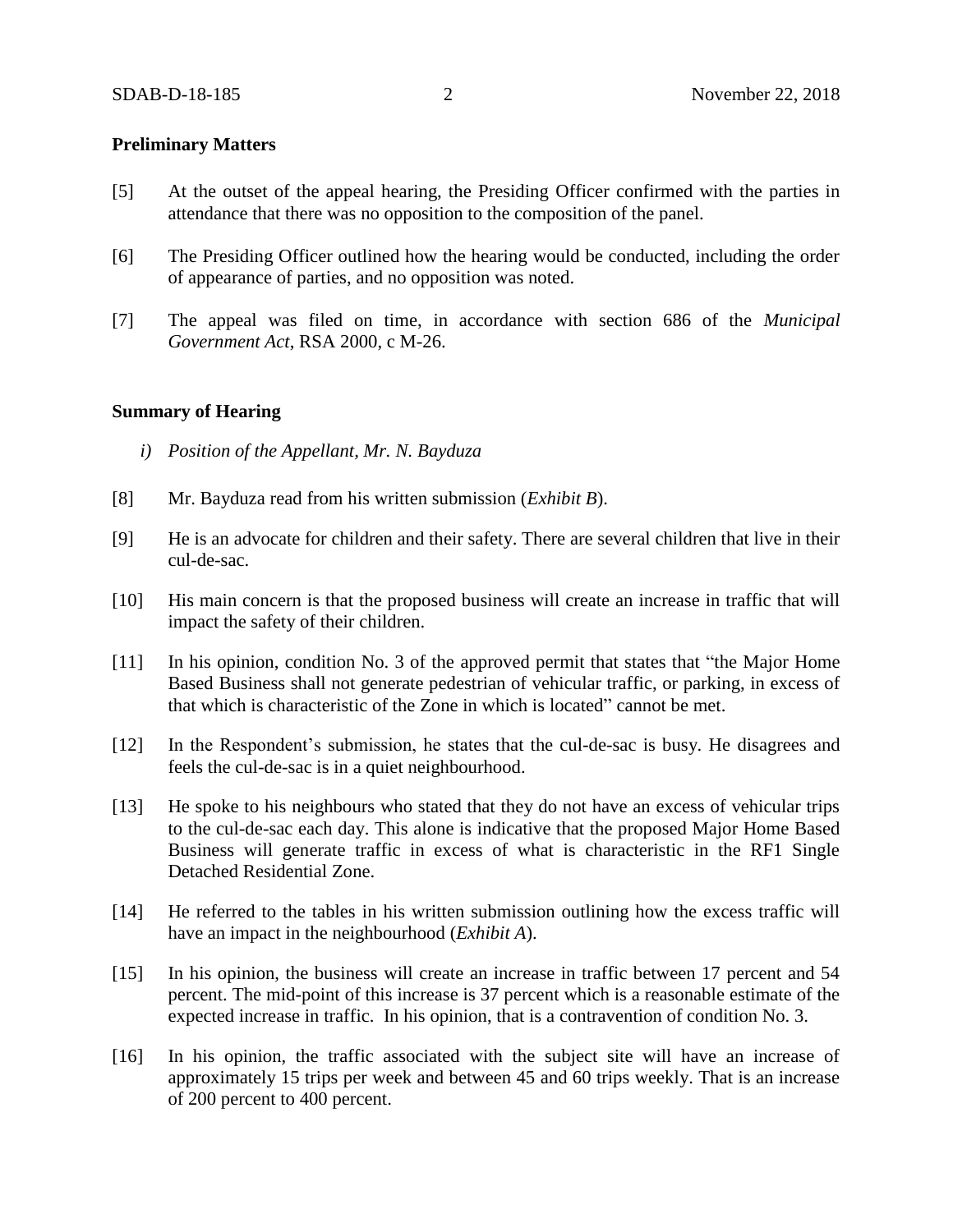- [17] The Respondent stated that children should play in their back yards or a park. Mr. Bayduza stated that his family moved to this neighbourhood so their children could play street hockey in the quiet cul-de-sac or hide and seek in the greenspace in the middle of the roundabout.
- [18] Allowing the business to operate from the subject site will create a safety concern for children playing in the neighbourhood.
- [19] There are no sidewalks in the cul-de-sac and people are required to walk on the street to arrive to meet a neighbour or nearby businesses.
- [20] In his opinion, the incorrect Use definition has been applied to the permit and Chiropractic services falls within the Health Services Use.
- [21] Under section 7.4(26) of the *Edmonton Zoning Bylaw*, Health Services means:

development used for the provision of physical and mental Health Services on an out-patient basis. Services may be of a preventive, diagnostic, treatment, therapeutic, rehabilitative, or counseling nature. Typical Uses include medical and dental offices, health clinics and counseling services, and medical Cannabis clinics and counseling services.

- [22] Health Services refers to outpatient care, not inpatient care. It is his contention that Chiropractic services does fall within this category. Health Services is defined as a specific use because of the aforementioned traffic and parking considerations that are associated with this type of commercial business use.
- [23] He questioned why the Respondent's Health Service applies to the existing business location, but not to the new proposed location. In his opinion, the proposed development is a Health Service Use and the business Use has not changed.
- [24] The website for the Respondent's business refers to patient care. The proposed business is for a Health Services Provider and Health Services is neither a Permitted nor Discretionary Use in a residential neighbourhood.
- [25] If the business is not for a Health Service, he would suggest that a condition be imposed to prevent the Respondent from using the term "Doctor" in any of his business dealings.
- [26] Mr. Bayduza has received 10 signatures from neighbouring property owners in opposition to the proposed development and concerns have been raised about the safety of their children.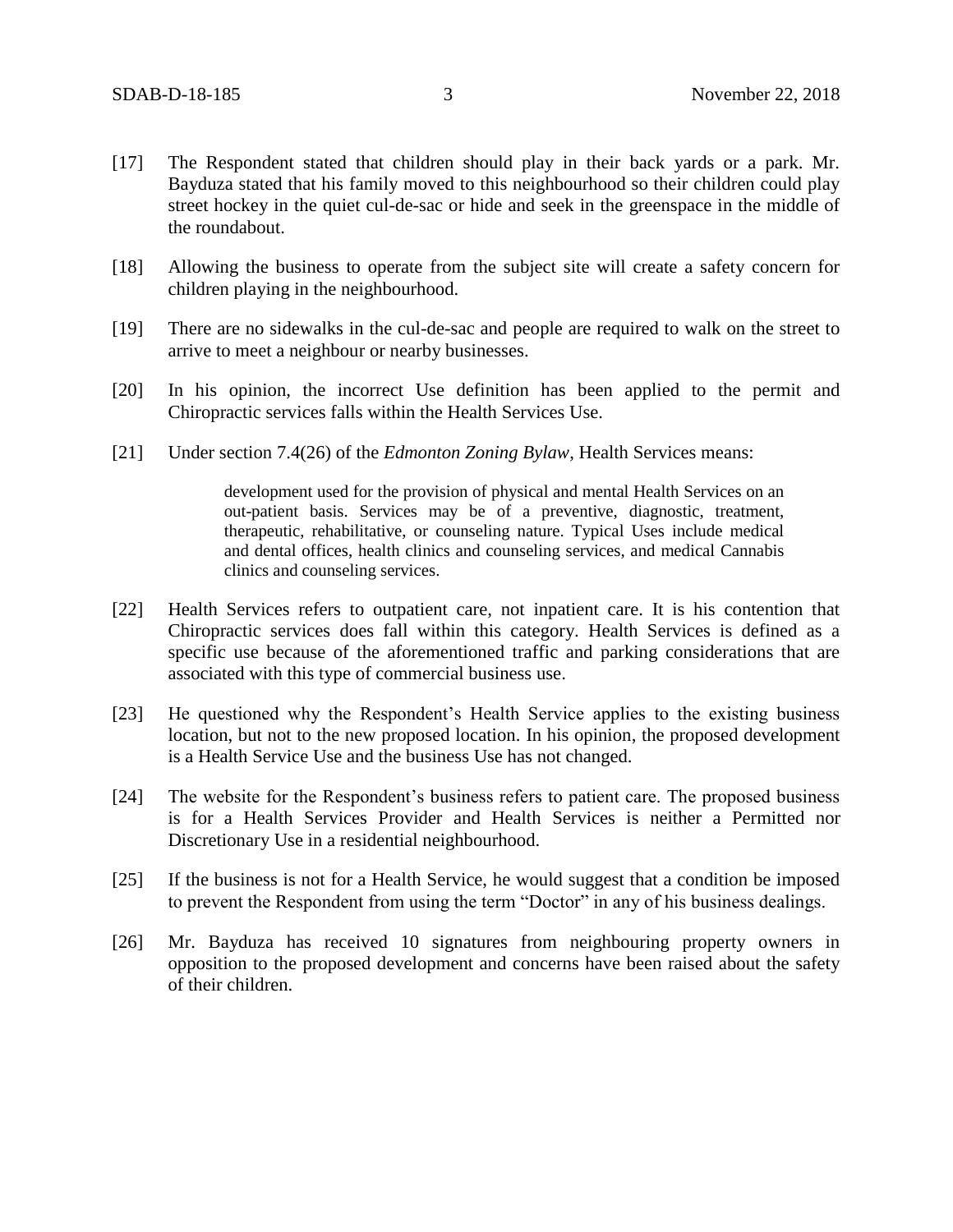- [27] Mr. Bayduza provided the following information in response to questions by the Board:
	- a. The sale of the subject site is conditional on an approved development permit.
	- b. He spoke to the Respondent regarding the proposed development but did not find an alternative when addressing his concerns.
	- c. In his opinion, the proposed development should be located in a commercial property.
	- d. It is his opinion enforcing the parking conditions is difficult. However, Bylaw Enforcement will be called if the conditions are not met.
	- e. There are only a few spaces around the roundabout where vehicles can park.
	- f. He is concerned that there could be more than 12 patient visits to the site each day.
	- g. He is not concerned with traffic that is related to residential activities.
	- h. The hours of operation from 9:30 a.m. to 6:30 p.m. will be an issue creating an excess of traffic.
	- i. An approval for a period of five years will not address his concerns.
	- j. He believes a property in the cul-de-sac has an approved permit for a Minor Home Based Business with only one customer visit per day, which does not have an impact on neighbouring properties.
	- k. He would be willing to consider a compromise for the business to operate Monday to Wednesday until 4:00 p.m. and 12:00 p.m on Thursday to accommodate their needs.
	- l. In his opinion, people do not want to buy a property in close proximity to a Major Home Based Business.
	- *ii) Position of the Development Officer, Ms. C. Potter*
- [28] The Development Authority did not appear at the hearing and the Board relied on Ms. Potter's written submission.
	- *iii) Position of the Respondent, Dr. W. Farrell*
- [29] Dr. Farrell is a pediatric neurorehabilitation consultant for Alberta Children's Services and his wife is a pediatric intensive care nurse at the Stollery Children's Hospital.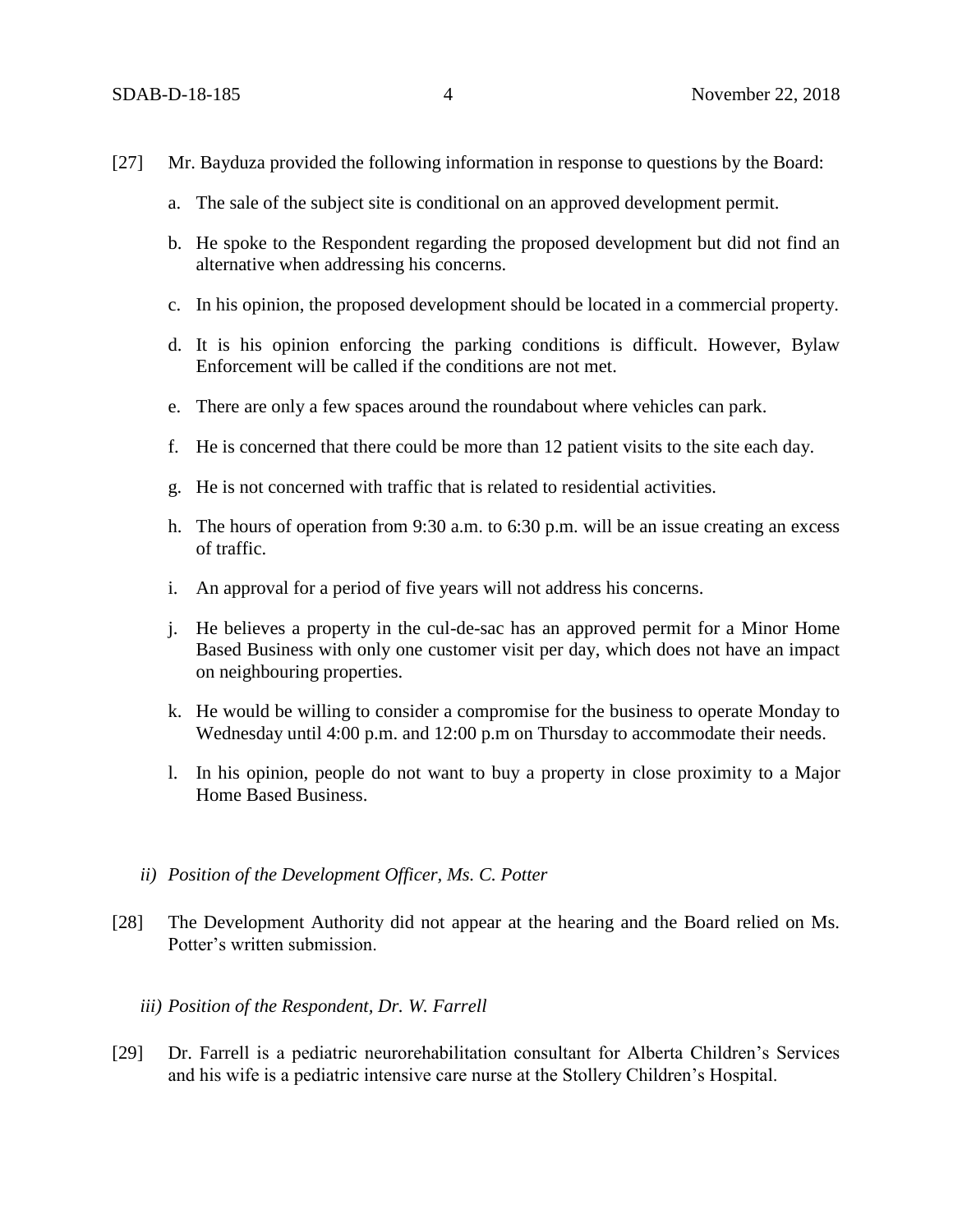- [30] He is a practicing professional who works with children and the safety of children is important. He is concerned that children under nine years of age may be playing on the road.
- [31] Road safety is a shared responsibility between pedestrians and drivers. He referred to the map showing locations of pedestrian collisions from the City of Edmonton's transportation website. The majority of accidents happen at intersections or collector roadways.
- [32] He addressed the concern of children playing in the cul-de-sac and stated that all children should be supervised if playing in the cul-de-sac or the green space in the roundabout.
- [33] In his opinion, the proposed Major Home Based Business will generate one additional vehicle per hour to the cul-de-sac.
- [34] Conditions were added to the approved permit to restrict over lapping of patients with a maximum number of 12 per day. Most patient visits will be during the time period of when neighbouring children will be in school.
- [35] The nature of his work is complex and appointments are long.
- [36] He chose this property to operate his business as the property is easily accessible from Rhatigan Road.
- [37] He referred to a map of the area showing the proximity to the parking, the school, the church, and the Riverbend Community League where several vehicles travel each day. He does not believe an extra 12 cars will be noticeable.
- [38] There are five bus stops in the area with one being approximately 100 metres from the subject site. Some of his patients do not drive and take the bus to their appointment.
- [39] There is room for two vehicles to park on his driveway to comply with the parking conditions of the approved permit.
- [40] Patients will be reminded to not create any nuisance to ensure safety for the neighbours.
- [41] He was required to provide a community consultation with the permit application. He provided information to the neighbours outlining the proposed Major Home Based Business.
- [42] In his opinion, the information provided by the Appellant to the neighbours did not outline all the information for the Major Home Based Business.
- [43] One response was received in support of the Major Home Based Business and one was received in opposition as a result of the notice sent out by the City.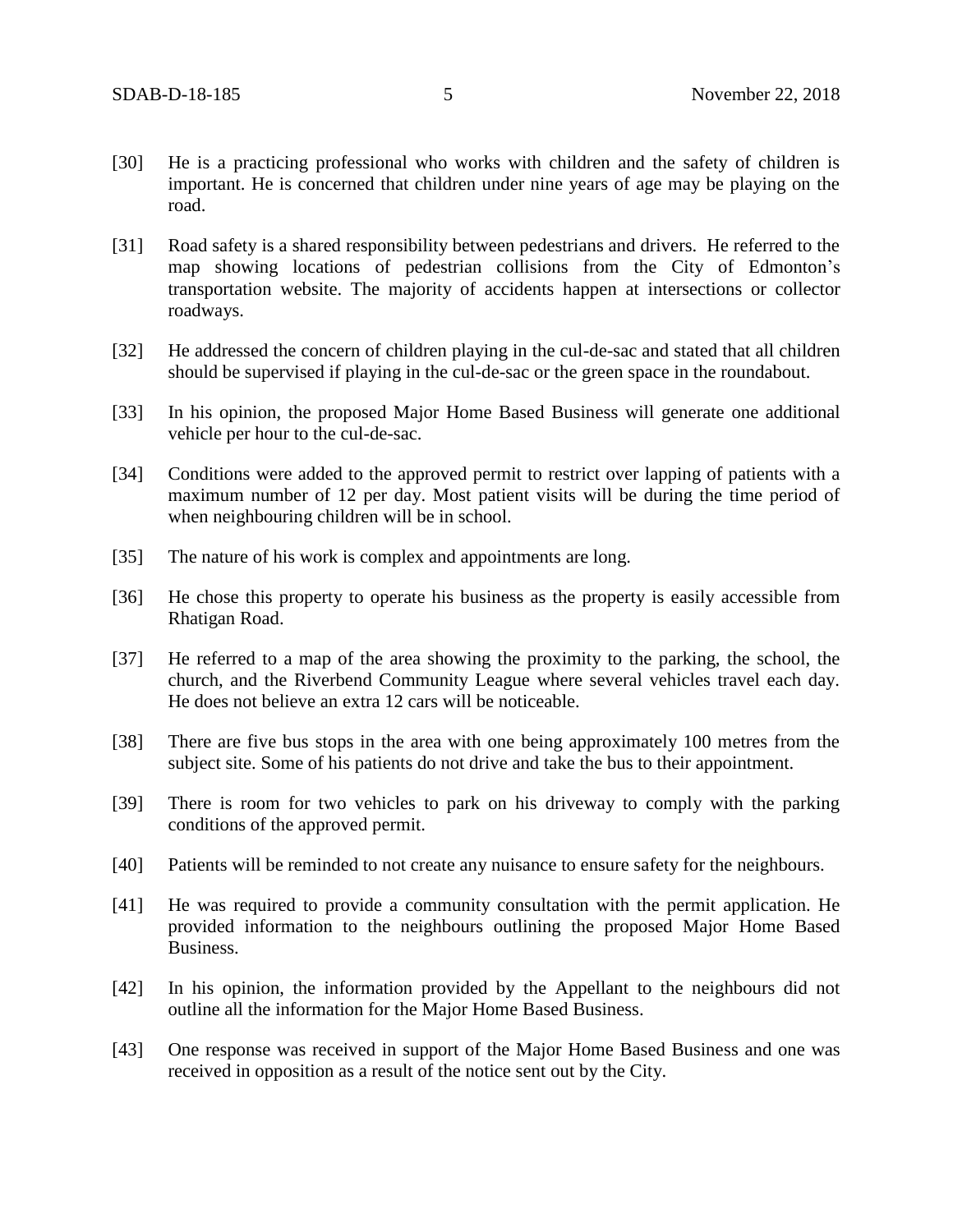- [44] He has not discussed the proposed Major Home Based Business with the Appellant.
- [45] With regard to intensity, the nature of the work and the longer appointments will be better suited in a residential neighbourhood for his patients.
- [46] He would be agreeable to reduce the number of patients to 8 to 10 per day. There are also times when appointments are cancelled. In his opinion, the Major Home Based Business will serve the community.
- [47] He would be agreeable to operate the business starting at 9:30 a.m. to accommodate school traffic. However, reducing the hours in the evening will be an issue as parents that work will need an evening appointment for their children.
- [48] Major Home Based Businesses are listed as Discretionary Uses in all residential zones in the City of Edmonton. Neighbouring properties have the same opportunity to apply for a development permit if they choose.
- [49] In his opinion, the definition of Health Services does not refer to Chiropractic services, but rather the care of medical doctors. Inpatient and outpatient care would reference the time spent in a medical facility as compared to care received after leaving the facility. Medical offices and health clinics would also be associated with medical doctors.
- [50] Dr. Farrell provided the following information in response to questions by the Board:
	- a. The house is a five level split providing distinct separation between the house and the business.
	- b. The lower level will be used for the Major Home Based Business that has a bathroom, a room used for an office, exercise and stretching rooms. There is no waiting room.
	- c. The condition of the approved permit that "the business must only operate in the main floor of the house" is incorrect. If the development permit is approved, this condition would need to be amended to the "…the lower floor of the house."
	- d. There will be no employees. Patients will book appointments using an on-line booking system.
	- e. He currently sub leases a space in a commercial area and does not work out of a hospital. The subject site will be more suitable for children having access to a stretching room.
	- f. The initial community consultation was positive and he is concerned with what information was provided to the neighbours by the Appellant. Neighbouring property owners could refer to his website for more information about the business.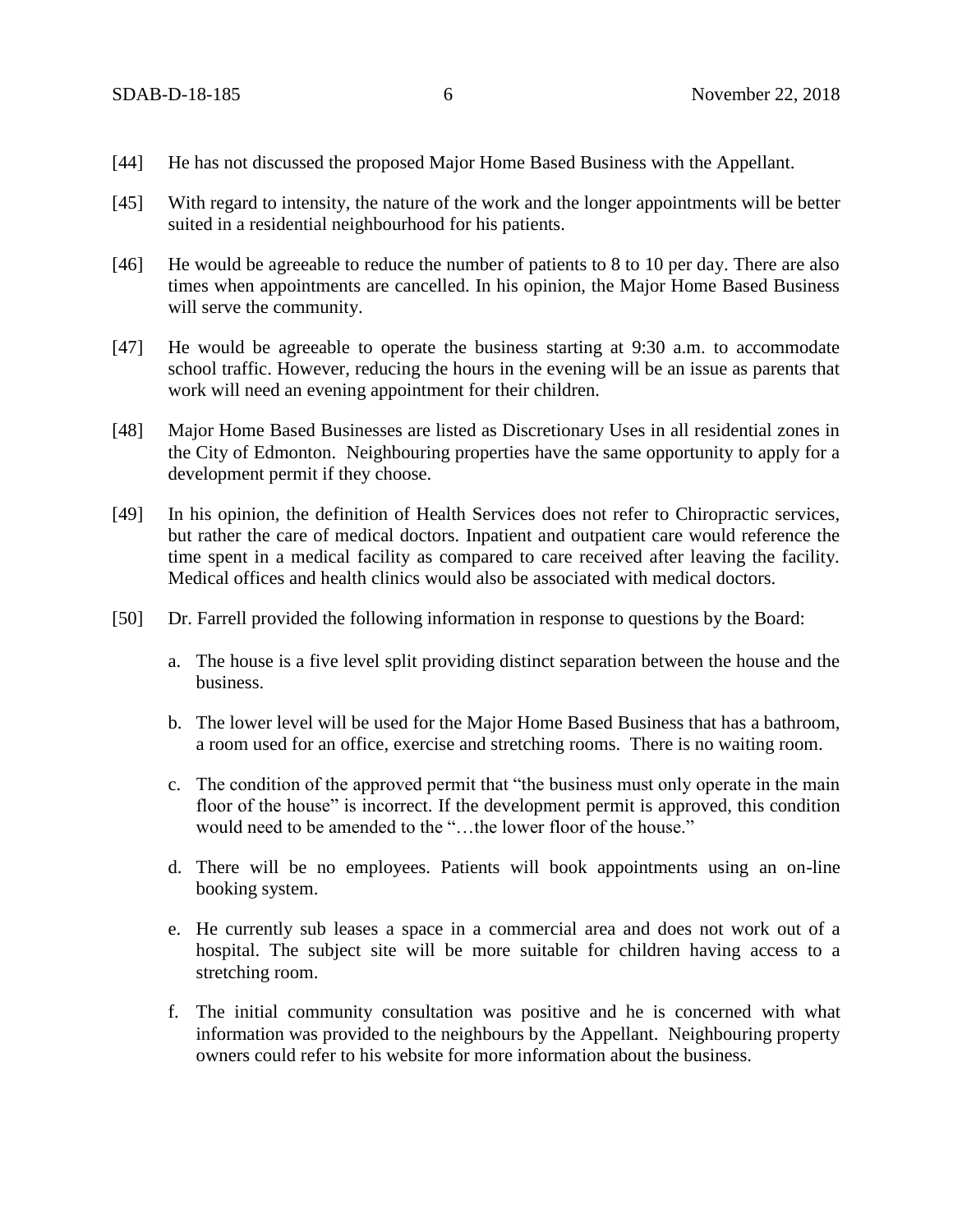- g. He has two cars that can be parked in the garage. There are two parking spaces on the driveway where patients can park.
- h. Appointments will not overlap and there will be 15 minutes between each appointment.
- *iv) Position of a Property Owner and Realtor in Support of the Respondent*

#### Ms. J. Dal Bello

- [51] Ms. Dal Bello currently owns the subject site.
- [52] She stated that the neighbour on the corner lot of the cul-de-sac is in support of the Major Home Based Business but could not attend.
- [53] Deliveries are made to the area regularly and vehicles often turn around in their cul-desac on a regular basis.
- [54] Parents supervise their children when they are playing in the cul-de-sac.
- [55] Parking is allowed on both sides of Rhatigan Road with bus stops in the area.

#### Mr. K. Rossiter

- [56] He is the Realtor for Ms. Dal Bello.
- [57] Customers will only pass one house after entering the cul-de-sac before reaching the subject site.
- [58] Determining if there will be a decrease in property values is not required when a property is sold.
- [59] He does not believe a business located in a cul-de-sac will have an impact on the neighbourhood.
	- *v) Rebuttal of the Appellant, Mr. N. Bayduza*
- [60] He welcomes the Respondents to the neighbourhood but is concerned with the Major Home Based Business.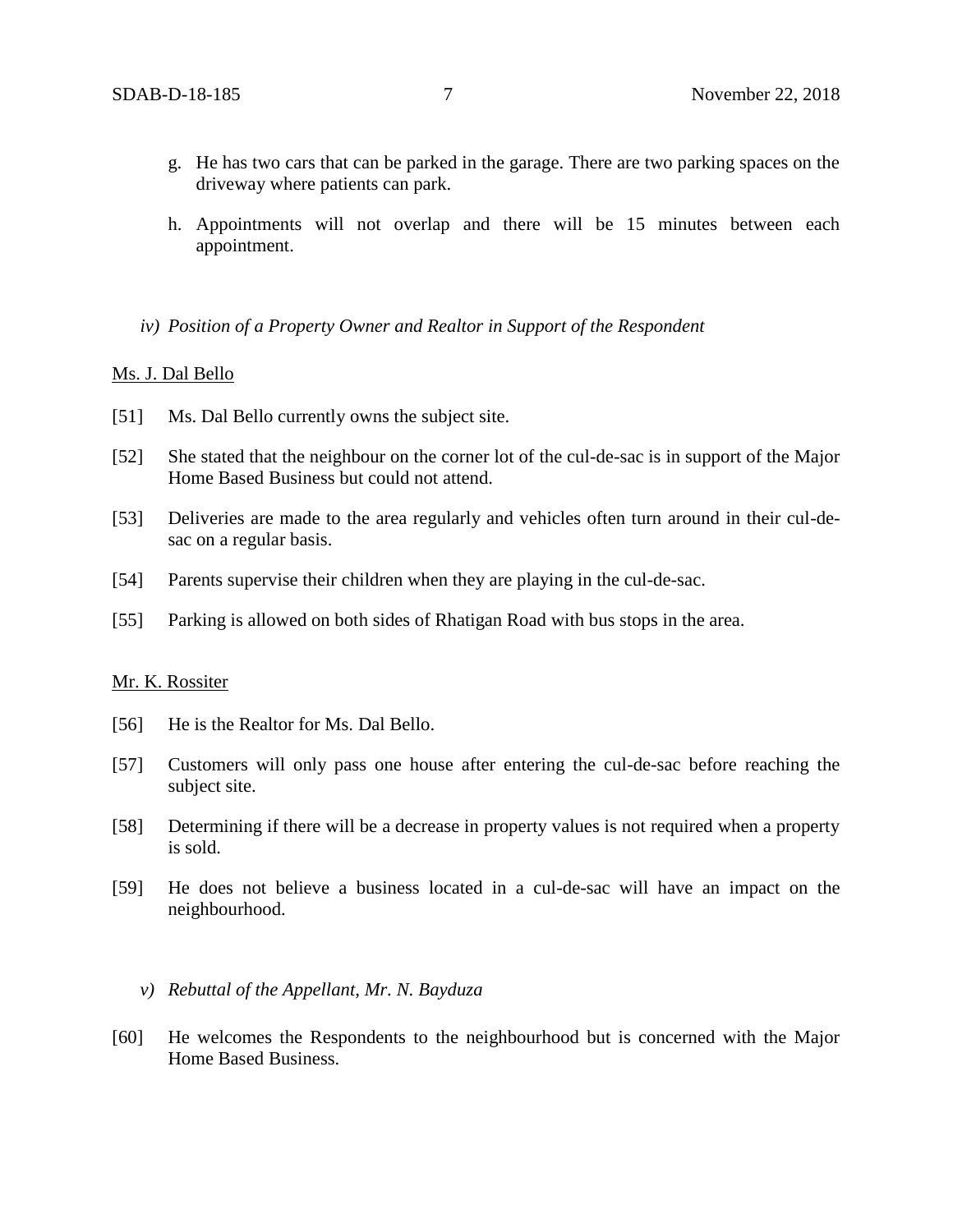- [61] He referred to the pedestrian accident map and stated that most accidents happen on major or arterial roads. It is reasonable to assume that the majority of these accidents take place in a commercial area.
- [62] In his opinion, operating a commercial business in a residential neighbourhood will increase pedestrian accidents.
- [63] In his opinion, he provided the neighbours with sufficient information when conducting community consultation.
- [64] In his opinion, the letters received in support by the Respondent were obtained prior to the notice of approval. Residents can change their mind regarding the proposed Major Home Based Business.
- [65] In his opinion, patients may be in a hurry when arriving or leaving their appointment which will increase safety concerns.
- [66] Mr. Bayduza provided the following information in response to questions by the Board:
	- a. He confirmed that the signatures in opposition understood the operation of the business.
	- b. His immediate adjacent neighbour spoke to the Respondent about the business. That neighbour initially had a parking concern but rescinded their position after they read the condition regarding parking.
	- c. Mr. Bayduza moved to the neighbourhood in March 2018.
	- d. In his opinion, he should not have to take measures to increase safety in the neighbourhood.

## **Decision**

- [67] The appeal is **DENIED** and the decision of the Development Authority is **VARIED**. The development is **GRANTED**, subject to the following **CONDITIONS**:
	- 1. The business owner must live at the site. The business use must be secondary to the residential use of the building and shall not change the residential character of the Dwelling or Accessory Building (Section 7.3(7)).
	- 2. There shall be no exterior display or advertisement other than an identification plaque or sign a maximum of 20 cm  $(8)$  x 30.5 cm  $(12)$  in size located on the dwelling (Section 75.1).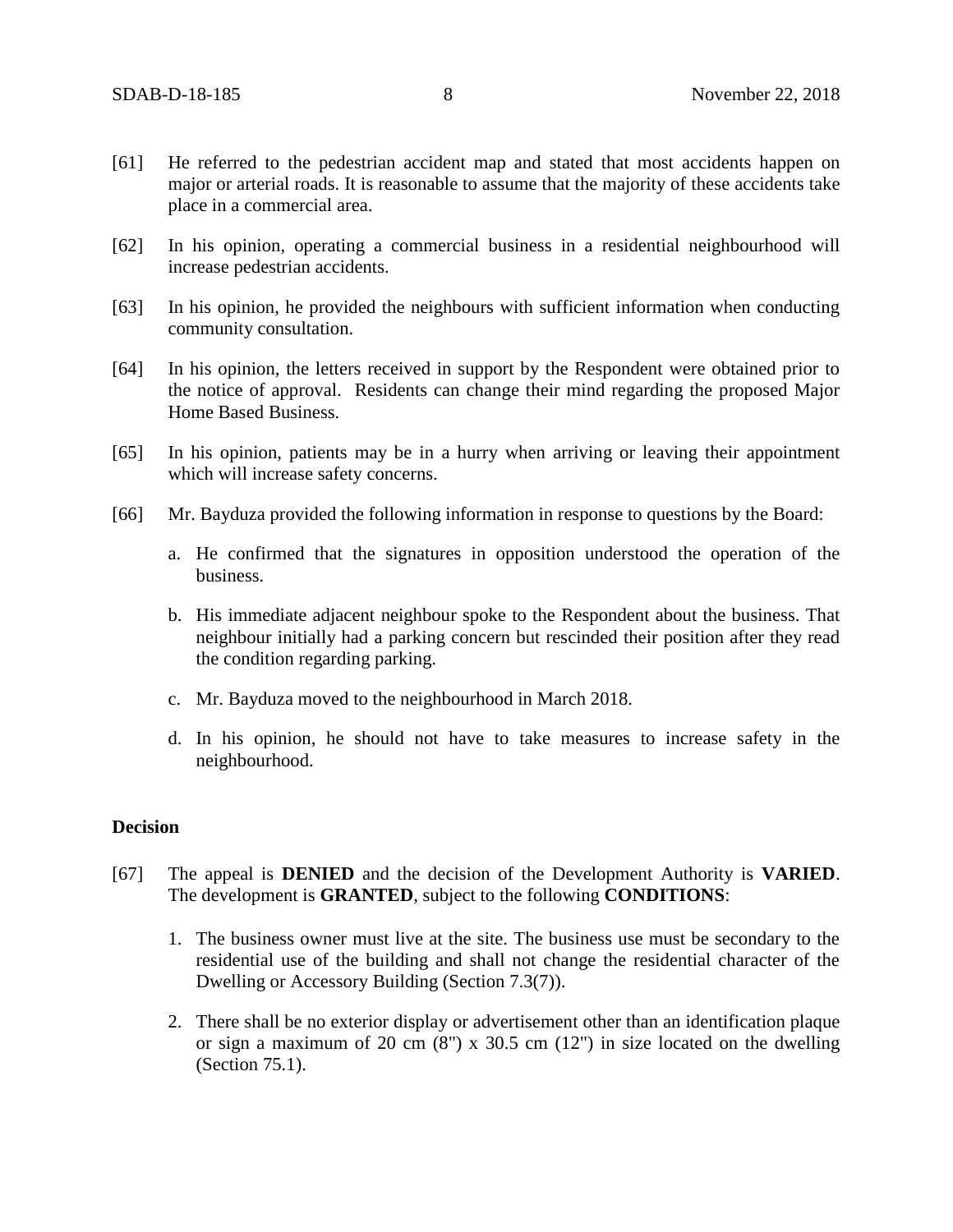- 3. The Major Home Based Business shall not generate pedestrian or vehicular traffic, or parking, in excess of that which is characteristic of the Zone in which it is located (Section 75.3).
- 4. There shall be no non-resident employees or business partners working on-site.
- **5. There shall be no more than 9 visits associated with the business per day.**
- 6. Client visits must be by appointment only and appointments shall not overlap.
- 7. There shall be no outdoor business activities, or outdoor storage of material or equipment associated with the business (Section 75.5).
- 8. No offensive noise, odour, vibration, smoke, litter, heat or other objectionable effect shall be produced.
- 9. The business use must maintain the privacy and enjoyment of adjacent residences and the characteristic of the neighborhood.
- 10. All parking for the Dwelling and Home Based Business must be accommodated on site unless a parking variance has been granted for this Major Home Based Business.
- 11. This Development Permit may be cancelled at any time if the Home Based Business as stated in the Permit Details changes (Section 17.2).
- 12. Hours of operations must be between 9:30 AM and 6:30 PM from Monday to Friday.

## **13. The business must only operate on the lower floor (below grade) of the house.**

14. This approval is for a 5 year period from the date of this decision. A new Development Permit must be obtained to continue to operate the business from this location. This Development Permit expires on November 22, 2023.

## **Reasons for Decision**

- [68] The proposed development, a Major Home Based Business, is a Discretionary Use in the (RF1) Single Detached Residential Zone.
- [69] The Board finds that the purposes and activities of the Chiropractic  $\&$  Neurorehabilitation business with the attached conditions fall more within a Major Home Based Business Use than a Health Services Use.
- [70] The Respondent was willing to reduce the number of patient visits per day and the Board finds that reducing the number of visits to nine and prohibiting appointment overlap will mitigate the traffic intensity concerns of the Appellant.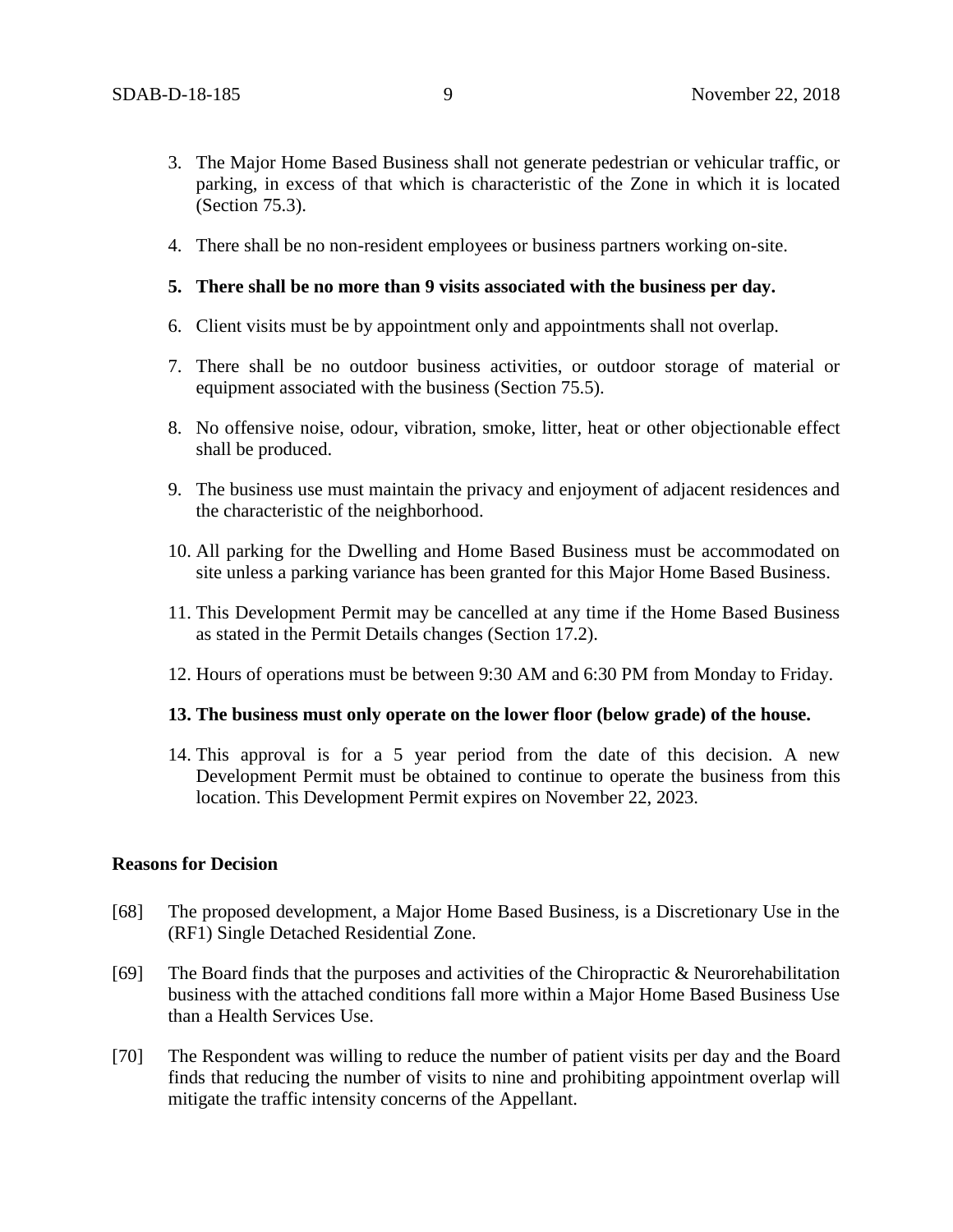- [71] The Major Home Based Business complies with all the regulations of the *Edmonton Zoning Bylaw.*
- [72] Based on the above, it is the opinion of the Board that the proposed development is reasonably compatible with the neighbourhood.

RSL

Mr. B. Gibson, Presiding Officer Subdivision and Development Appeal Board

Board Members in Attendance: Ms. S. Laperle; Mr. A. Bolstad; Mr. L. Pratt; Ms. E. Solez

CC: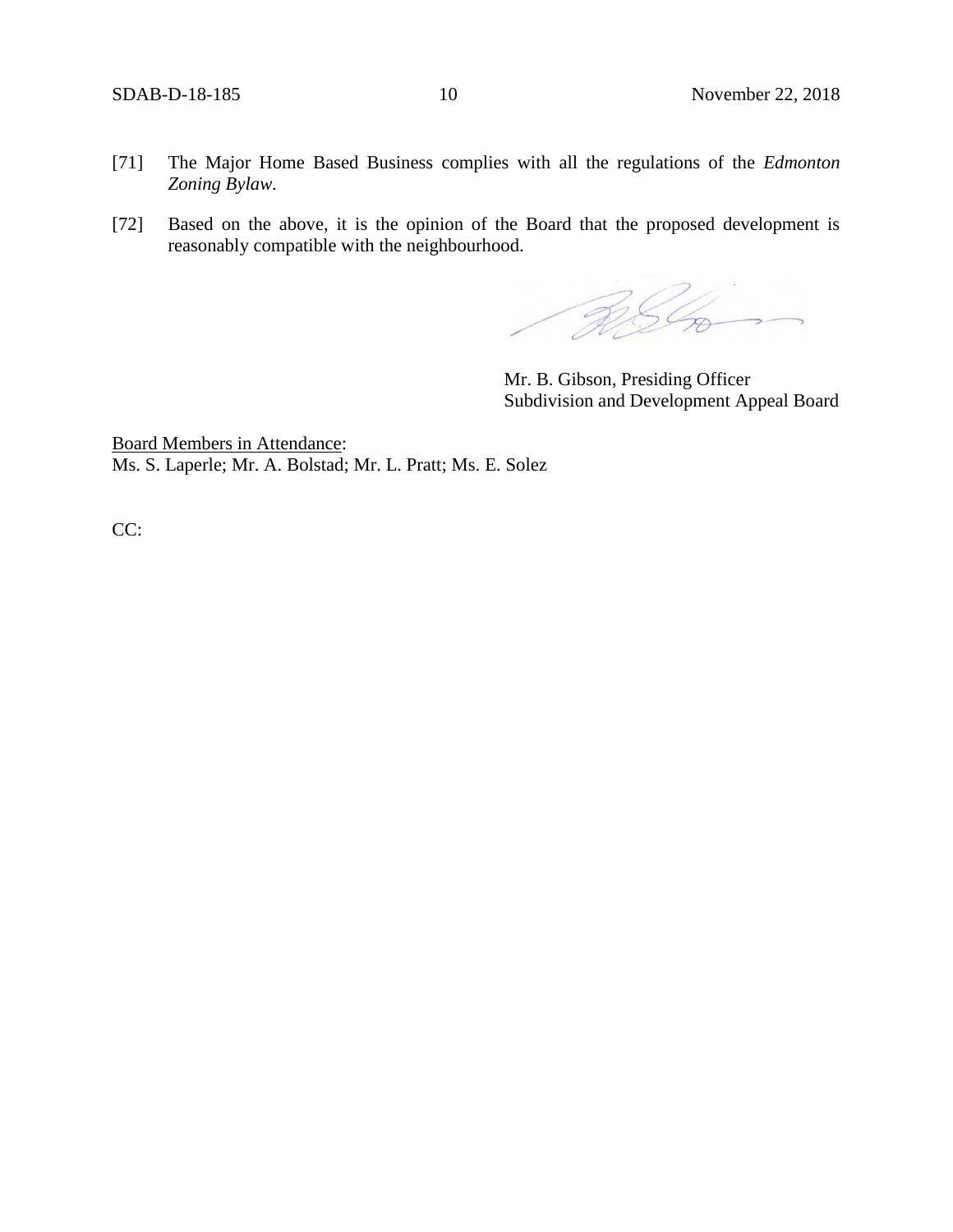# **Important Information for the Applicant/Appellant**

- 1. This is not a Business Licence. A Business Licence must be obtained separately from Development & Zoning Services, located on the 2nd Floor, Edmonton Tower, 10111 – 104 Avenue NW, Edmonton, AB T5J 0J4.
- 2. Obtaining a Development Permit does not relieve you from complying with:
	- a) the requirements of the *Edmonton Zoning Bylaw*, insofar as those requirements have not been relaxed or varied by a decision of the Subdivision and Development Appeal Board,
	- b) the requirements of the *Alberta Safety Codes Act*,
	- c) the *Alberta Regulation 204/207 – Safety Codes Act – Permit Regulation*,
	- d) the requirements of any other appropriate federal, provincial or municipal legislation,
	- e) the conditions of any caveat, covenant, easement or other instrument affecting a building or land.
- 3. When an application for a Development Permit has been approved by the Subdivision and Development Appeal Board, it shall not be valid unless and until any conditions of approval, save those of a continuing nature, have been fulfilled.
- 4. A Development Permit will expire in accordance to the provisions of Section 22 of the *Edmonton Zoning Bylaw, Bylaw 12800*, as amended.
- 5. This decision may be appealed to the Alberta Court of Appeal on a question of law or jurisdiction under Section 688 of the *Municipal Government Act*, RSA 2000, c M-26. If the Subdivision and Development Appeal Board is served with notice of an application for leave to appeal its decision, such notice shall operate to suspend the Development Permit.
- 6. When a decision on a Development Permit application has been rendered by the Subdivision and Development Appeal Board, the enforcement of that decision is carried out by Development & Zoning Services, located on the 2nd Floor, Edmonton Tower, 10111 – 104 Avenue NW, Edmonton, AB T5J 0J4.

*NOTE: The City of Edmonton does not conduct independent environmental checks of land within the City. If you are concerned about the stability of this property for any purpose, you should conduct your own tests and reviews. The City of Edmonton, when issuing a development permit, makes no representations and offers no warranties as to the suitability of the property for any purpose or as to the presence or absence of any environmental contaminants on the property.*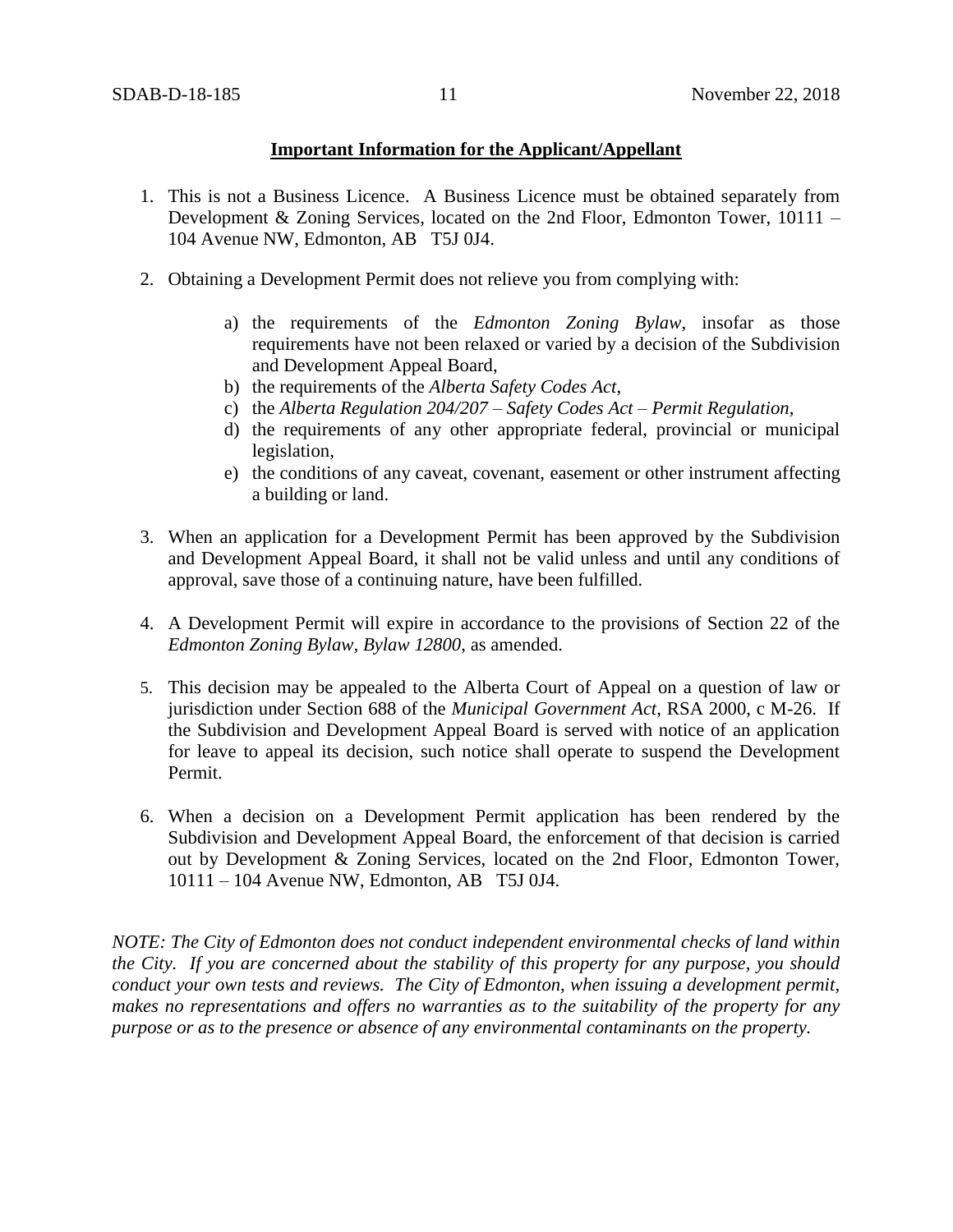

Date: November 22, 2018 Project Number: 293886709-001 File Number: SDAB-D-18-186

# **Notice of Decision**

[1] On November 7, 2018, the Subdivision and Development Appeal Board (the "Board") heard an appeal that was filed on **October 18, 2018**. The appeal concerned the decision of the Development Authority, issued on October 16, 2018, to refuse the following development:

# **Construct an Accessory Building (detached Garage (12.19m x 24.38m)).**

- [2] The subject property is on Plan 9323292 Lot 11A, located at 18445 122 Avenue NW, within the DC2.369 Site Specific Development Control Provision. The Kinokamau Plains Area Structure Plan applies to the subject property.
- [3] The following documents were received prior to the hearing and form part of the record:
	- A copy of the Development Permit application with attachments, proposed plans, and the refused Development Permit;
	- The Development Officer's written submission; and
	- The Appellant's written submissions with photographs and letters of support.

# **Preliminary Matters**

- [4] At the outset of the appeal hearing, the Presiding Officer confirmed with the parties in attendance that there was no opposition to the composition of the panel.
- [5] The Presiding Officer outlined how the hearing would be conducted, including the order of appearance of parties, and no opposition was noted.
- [6] The appeal was filed on time, in accordance with section 686 of the *Municipal Government Act*, RSA 2000, c M-26.
- [7] The Presiding Officer referenced section 685(4) of the *Municipal Government Act* which limits the authority of the Board.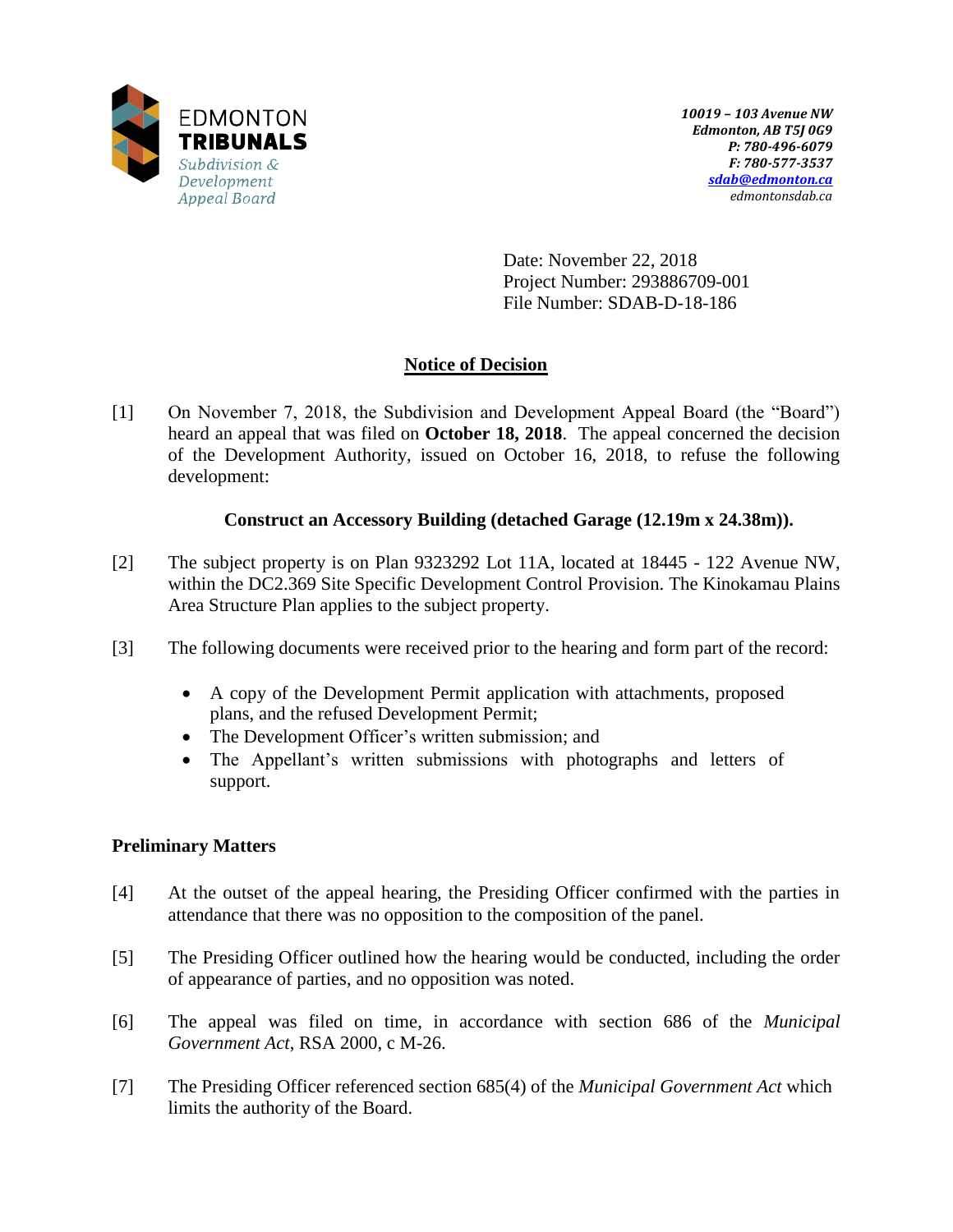[8] The Appellants were asked to explain how the Development Authority did not follow the directions of Council in refusing this development permit application. The Presiding Officer referenced an Alberta Court of Appeal Decision *Garneau Community League v. Edmonton (City)*, 2017 ABCA 374 [*Garneau*] and explained that this Board cannot exercise any variance power that is not given to the Development Authority pursuant to the *Garneau* decision.

#### **Summary of Hearing**

- *i) Position of Ms. M. Martin, representing the Appellant, Luso International Design Inc., who was accompanied by Mr. B. Shibli, the property owner*
- [9] Mr. Shibli stated there are other buildings in the area that are similar to the proposed development.
- [10] The Presiding Officer reiterated that they needed to explain how the Development Authority erred by not following the directions of Council.
- [11] Mr. Shibli indicated that he could not determine if the Development Authority erred.
	- *ii) Position of the Development Officer, Ms. S. Watts*
- [12] The Development Authority did not appear at the hearing and the Board relied on Ms. Watt's written submission.

#### **Decision**

[13] The appeal is **DENIED** and the decision of the Development Authority is **CONFIRMED**. The development is **REFUSED**.

#### **Reasons for Decision**

[14] Section 685(4)(b) (previously 641(4)(b)) of the *Municipal Government Act* states that:

Despite subsections (1), (2) and (3), if a decision with respect to a development permit application in respect of a direct control district is made by a development authority, the appeal is limited to whether the development authority followed the directions of council, and if the subdivision and development appeal board finds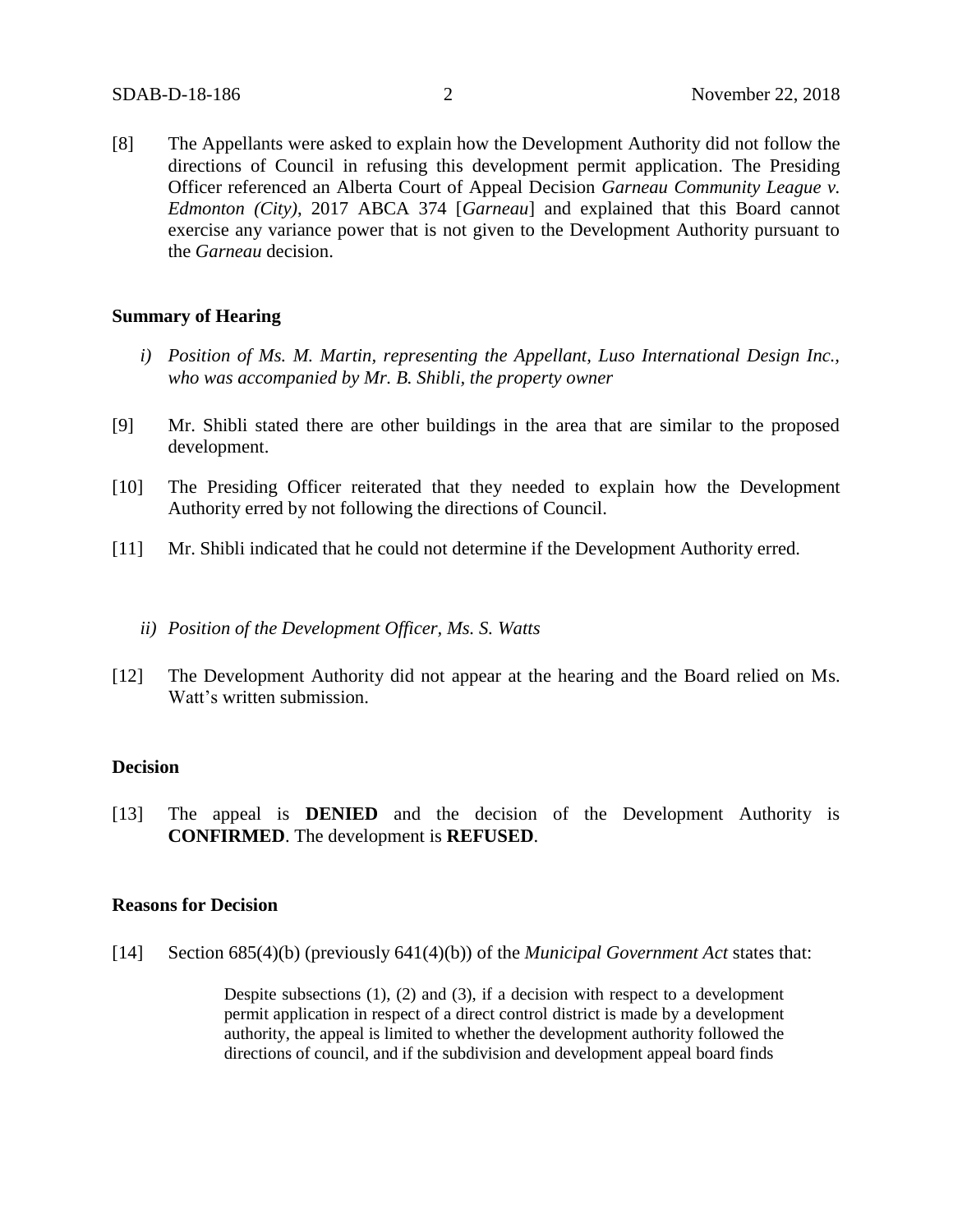that the development authority did not follow the directions it may, in accordance with the directions, substitute its decision for the development authority's decision.

- [15] The proposed development, a detached Garage, is Accessory to a listed Use in the DC2.369 Site Specific Development Control Provision.
- [16] DC2.369.4.h states "An Accessory Building or Structure shall be in accordance with Section 61.3 of the Land Use Bylaw."
- [17] Section 61.3(2) of the *Land Use Bylaw 5996* states "an Accessory Building or Structure shall not exceed 3.7 m (12.0 ft.) nor one storey in Height, except as provided in Sections 61.4 and 61.5".
- [18] Section 11.6(2) of the *Land Use Bylaw 5996* states "except as otherwise provided in this Bylaw, there shall be no variance from maximum height, floor area ratio and density regulations, and the regulations specified in the Airport Protection Overlay".
- [19] The Development Authority determined that the proposed Height of the detached Garage is 4.29 metres which exceeds the maximum allowable Height of 3.7 metres by 0.59 metres and refused the Development Permit.
- [20] The Board finds that the Development Authority followed the directions of Council as the proposed development exceeds the maximum allowable Height and the Development Authority shall adhere to section 11.6(2).
- [21] The Board has considerable sympathy for the Appellants and acknowledges that there are similar detached Garages and community support in the Kinokamau Plains (DC2.369) Area. However, some of those Garages may have been approved prior to Alberta Court of Appeal decision *Garneau Community League v. Edmonton (City)*, 2017 ABCA 374 [*Garneau*]. This Board cannot exercise any variance power that is not given to the Development Authority in the Bylaw, pursuant to *Garneau*. At paragraphs [39] and [40], the Court states:
	- [39] The SDAB correctly concluded pursuant to section 641(4)(b) of the *Municipal Government Act* that the Development Officer did not follow the directions of Council when he failed to consider the specific variance power in the GARP to relax the RF3 "regulations for individual applications, where such relaxations would assist in the achievement of the development criteria in Clauses 3, 4 and 5". However, the SDAB also failed to follow the directions of Council in granting the development permit. First, it took into account the general variance power in section 11.5 of the Bylaw (mirrored by section 687(3)(d) of the *Municipal Government Act*), despite the clear prohibition in section 11.6(3) of the Bylaw. Second, it adopted an unreasonable interpretation of the scope of section 641 of the *Municipal Government Act* and the specific variance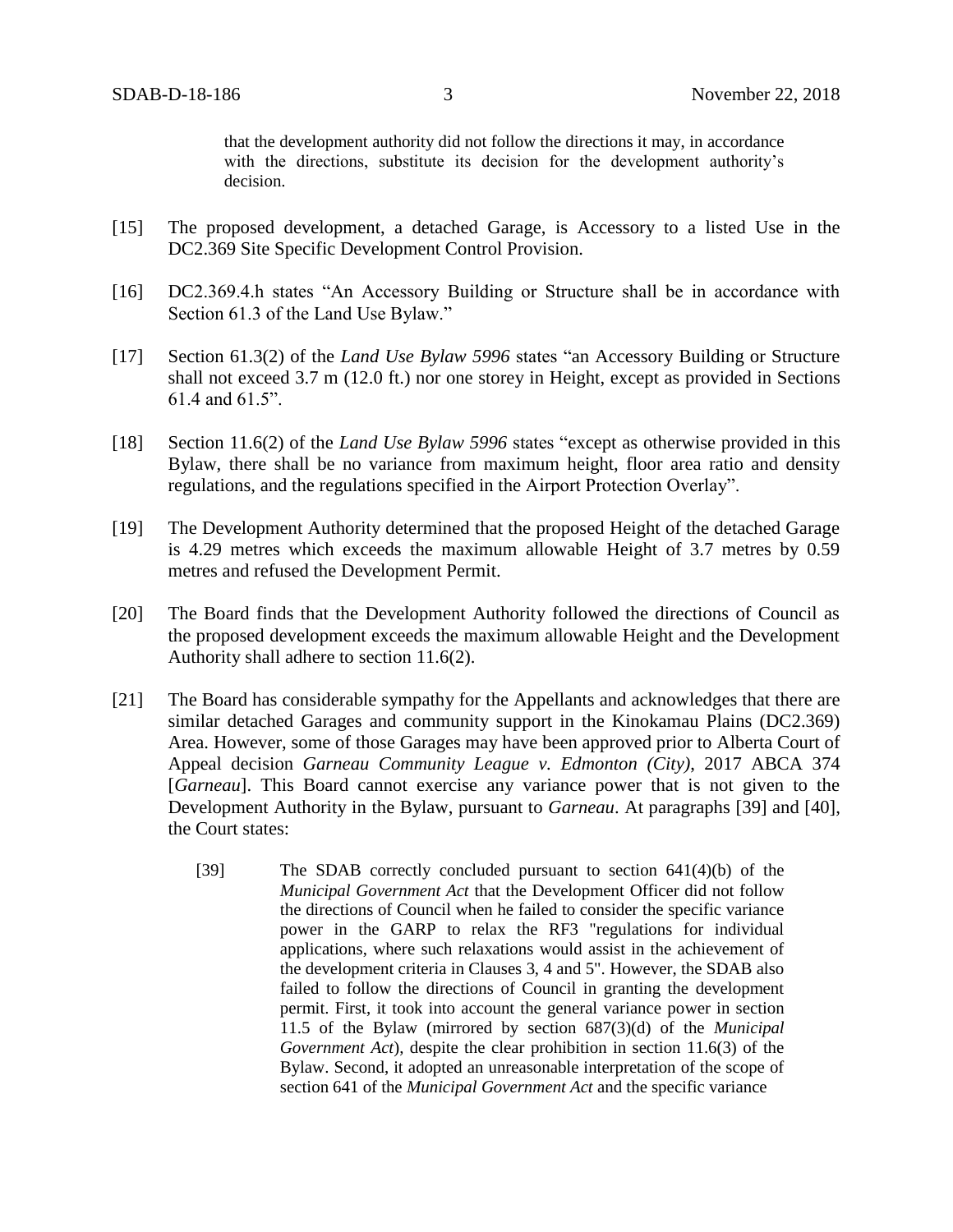power in section in the GARP to relax the RF3 regulations for individual applications, where such relaxations would assist in the achievement of the development criteria in Clauses 3, 4 and 5.

[40] In summary, the SDAB is entitled to substitute its decision for that of the Development Officer having found, correctly, that he failed to follow the direction of Council. **However, because this property is zoned direct control, section 641(4) applies and the SDAB must also follow the directions of Council.** In particular, the broad variance provisions of section 11(5) of the Bylaw (and section  $687(3)(d)$  of the Municipal Government Act) are constrained by section 11.6(3) of the Bylaw. It provides that "where the issuance of a Development Permit for any use involves the exercise of any specified discretion ... to relax a regulation of a District or any other regulation of this Bylaw, he shall not permit any additional variance from that regulation pursuant to Section 11.5."Accordingly, the only permitted variances are specifically enumerated in the Development Criteria of the GARP, and clauses 3 and 5 of the Development Criteria in the GARP. That is, "relaxations that would assist in the achievement of the development criteria" that the development "shall be compatible with the scale, massing and siting of adjacent buildings ..." and "shall incorporate building details and finishing materials which are common to the domestic architecture of the turn of the century and the early 1920's detached housing in the area". **[Emphasis Added].**

[22] In conclusion, the Board determined that the Development Authority followed the directions of Council. Therefore, the appeal is dismissed.

RSL

Mr. B. Gibson, Presiding Officer Subdivision and Development Appeal Board

Board Members in Attendance: Ms. S. LaPerle; Mr. A. Bolstad; Mr. L. Pratt; Ms. E. Solez.

CC: City of Edmonton, Development & Zoning Services, Attn: Ms. S. Watts / Mr. A. Wen